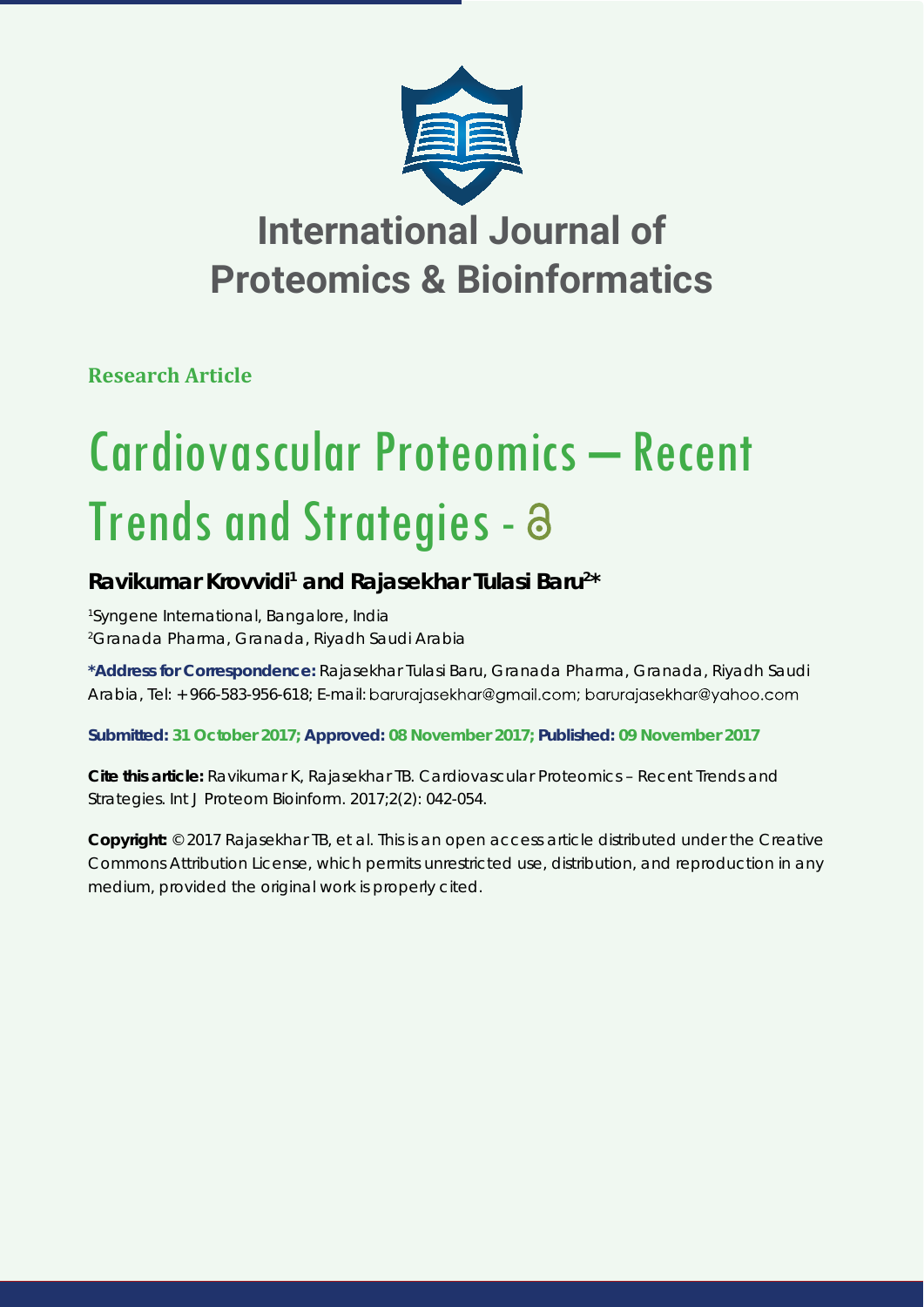#### **ABSTRACT**

Cardiovascular disease is the most prevalent class of diseases in the world. Every year more individuals die from cardiovascular diseases than any other illness. Diagnosis and treatment options are limited despite current and past efforts. The molecular mechanisms that lead to the onset and progression of detrimental phenotypes in the heart remain largely elusive. To battle against the ever-increasing number of cardiovascular disease-related deaths, major goals of cardiovascular proteomics studies include the development and utilization of cutting-edge proteomics technologies to map the dynamic cardiac and vascular proteomes, elucidate cardiovascular disease mechanisms, identify candidate therapeutic targets and provide a clinically useful diagnosis as well as risk prediction. Current emphasis is given to promoting the development and adoption of quantitative protein assays targeting highly relevant cardiovascular proteins, such that translation of proteomics technologies may be expedited. Current proteomic approaches in cardiovascular proteomics are discussed.

#### **INTRODUCTION**

Heart diseases resulting in heart failure are among the leading causes of morbidity and mortality in the developed world. They can result from either systemic diseases (such as hypertensive heart disease and is chaemic heart disease) or specific heart muscle disease (such as dilated cardiomyopathy). In most cases of heart failure, the present generation of therapeutic treatments can do little more than ameliorate the symptoms so that, in the majority of cases, the only option is cardiac transplantation. The pathogenic mechanisms underlying cardiac dysfunction in heart failure are still largely unknown, but it is likely that significant alterations in myocardial gene and protein expression underlie the disease processes and determine their progression and outcome. A detailed characterization of these changes will further the understanding of the basis of cardiac dysfunction in heart disease and heart failure, and could provide new diagnostic markers and offer new therapeutic opportunities. Until recently, most molecular studies of cardiac dysfunction have been carried out on specific cellular systems. A recent review of this research describes alterations that have been reported in the expression of contractile proteins, calcium homeostasis and signal transduction [1]. However, researchers in this area have been quick to realize the potential of proteomics to characterize alterations in protein expression in heart disease and heart failure. Such a global approach should provide new insights into the cellular mechanisms involved in cardiac dysfunction.

#### **MOLECULAR MECHANISMS OF CARDIO-VASCULAR DISEASE**

Although traditional proteomics and protein profiling provide important research information, the ultimate goal of developing proteomic techniques for cardiovascular research lies in its ability to characterize molecular mechanisms of disease. In this case, identification of the protein and the nature of its modification are essential. Proteome variations that one might expect depend on characteristics of the particular study being conducted. Altered levels of more than forty proteins have been identified to date in a variety of cardiovascular proteomic experiments (Table). For chronic conditions or disease states, modification of the proteome often manifests itself as altered protein levels due to specific gene upregulation or down-regulation, isoform switching, or de novo protein synthesis. For example, the abundance of Heat-Shock Proteins (HSP) and mitochondrial and other proteins involved in energy production was documented to vary significantly in a number of heart failure models [2-8]. Isoform switching has also been reported in the case of ventricular expression of atrial MLC1 and MLC2 in neonatal rat myocytes from a phenylephrine-stimulated hypertrophy model [4]. De novo synthesis of HSP72 and two unknown proteins related to the

HSP70 family was shown to occur in heat-stressed endothelial cells [5]. In addition, a number of putative PTMs have been documented in dilated cardiomyopathy [2,3,6-8]. For example, detailed 2-DE analysis of dilated cardiomyopathy diseased human myocardial tissue revealed more than fifty HSP27 protein species by immunoblotting [6]. Although only nine were finally confirmed to belong to HSP27 and none were analyzed for the presence of PTMs, this illustrates the potentially large number of PTMs possible for a single protein. In acute conditions, in which there is often insufficient time to recruit de novo transcription and translation, PTMs would be the primary mechanism of protein change, resulting from modification of specific amino acids. To date, cardiovascular proteomic examples of PTM identification are lacking. A prime example of such a study is the identification of phosphorylation and palmitoylation in a membranereceptor signal transduction cascade [9]. Of course, one should not overlook the possibility of variations in protein levels evinced by protein degradation as a response to acute injury, such as with troponin I in myocardial stunning [10,11] Molecular mechanisms are addressed in one of two ways: by broad-based screening or by a more focused proteomics approach. Broad-based screening is applicable in situations of which little is known of the molecular mechanisms or for an unbiased look at the entire proteome to identify previously unknown protein changes involved in the disease or condition. This extends traditional or protein profiling approaches to the next logical step, identification of the modifications. Cardiovascular examples of broad-based screening include extensive studies on human and bovine cardiomyopathies, as well as many of the studies mentioned above that document changes in protein levels. Focused proteomics, conversely, analyzes only a discrete subproteome. This may be applied to situations in which a molecular mechanism is understood but some components of this mechanism are not. One such example,

Suiferature

| <b>Table 1:</b> Protein Changes Documented by Proteomic Studies in Cardiovascular<br>Disease. |                  |                  |
|-----------------------------------------------------------------------------------------------|------------------|------------------|
| Protein Identified                                                                            | Protein Change   | Model            |
| ATPase synthase                                                                               | Increase         | Human DCM        |
| Cytochrome b5                                                                                 | Decrease         | Dog DCM          |
| Fattyacid binding protein                                                                     | Decrease         | Dog DCM          |
| 3,2-trans-Enoyl-CoA-isomerase                                                                 | Decrease         | Dog DCM          |
| Dihydrolipoamide dehydrogenase                                                                | Decrease         | Dog DCM          |
| Isocitrate dehydrogenase                                                                      | Decrease         | Bovine DCM       |
| <b>HSP 72</b>                                                                                 | Novel expression | Heat-shock cells |
| Desmin                                                                                        | Decrease         | Dog DCM          |
| Actin                                                                                         | Increase         | Dog DCM          |
| Syndecan-2                                                                                    | Decrease         | Dog DCM          |
| Cystatin c                                                                                    | Decrease         | Dog DCM          |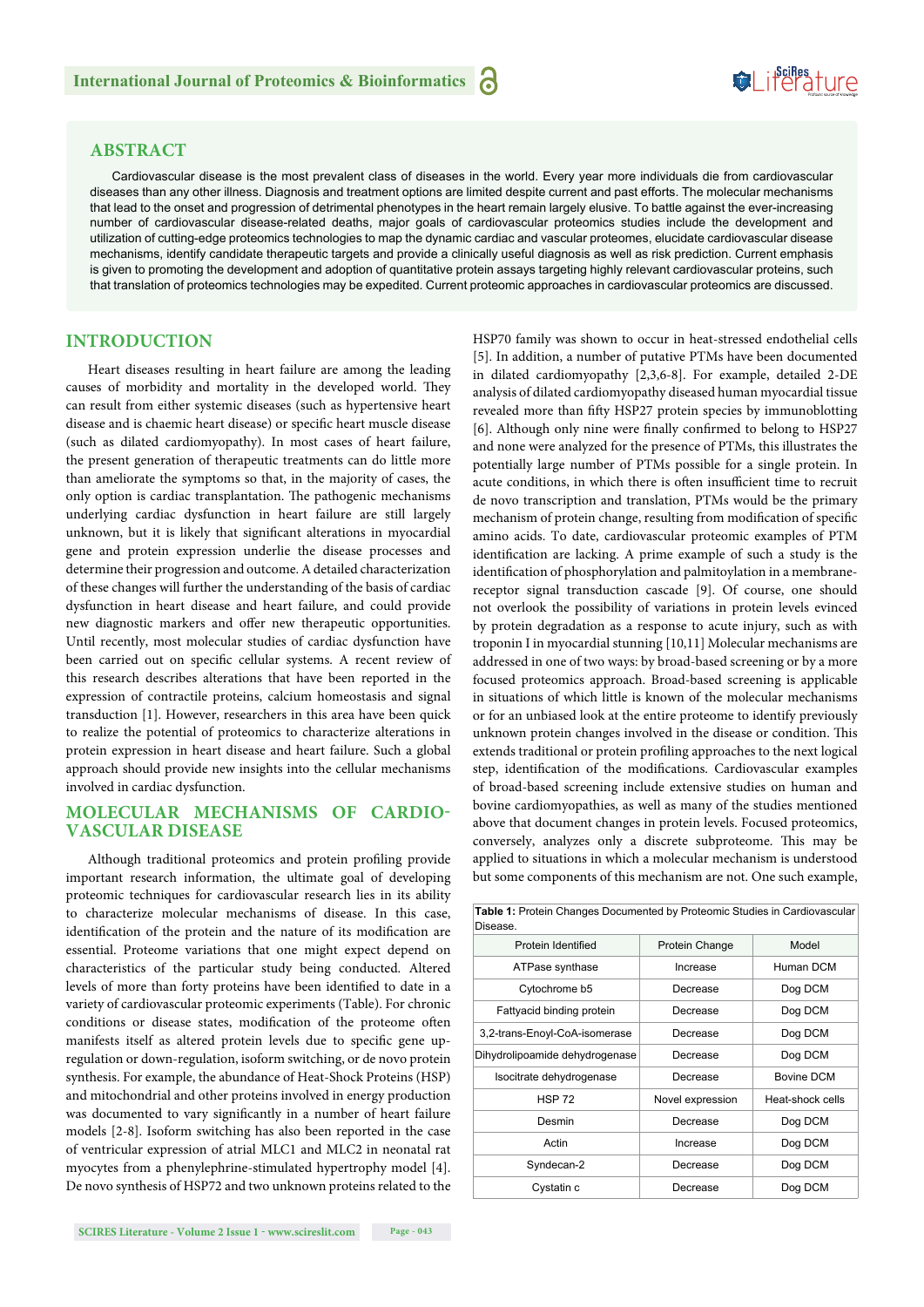in cardiovascular research, was carried out by use of Protein Kinase C (PKC) monoclonal antibodies to immunoprecipitated proteins involved in PKC signaling cascades [12].

#### **NATIONAL AND INTERNATIONAL STRUC-TURE OF CARDIOVASCULAR DISEASE**

The burden of Cardiovascular Disease (CVD), especially ischemic heart disease and stroke, varies remarkably between regions of the world, with declining rates in Europe, North America, and Australia/New Zealand, burgeoning epidemics in the former socialist economies and India, and relatively lower impact in developing regions such as sub-Saharan Africa. The basis for a prediction of a global CVD epidemic lies in the "epidemiologic transition," in which control of infectious, parasitic, and nutritional diseases allows most of the population to reach the ages in which CVD manifests itself. In fact, CVD is already the leading cause of death not only in developed countries but, as of the mid-1990s, in developing countries as well.

An increased prevalence of coronary heart disease in Asian Indian both from the native country and the immigrant population has been known for some time. With around 15,000,000 Asian Indians living outside India including 1,500,000 in the UK and 1,000,000 in the US, various pathogenic factors have attracted great interest in the recent past. Prevention strategies have been recommended based on these findings. Insulin resistance, central obesity and lipid abnormalities such as high triglyceride levels, low HDL levels and high lipoprotein (a) levels have been documented. This predisposition to accelerated atherosclerosis is genetically determined but is being enhanced by a change in lifestyle, or 'westernization'. An increased prevalence of coronary heart disease because of these changes in lifestyle is seen in India itself, where differences are found between urban and rural populations.

#### **CURRENT RESEARCH IN THE AREA OF CAR-DIOVASCULAR PROTEOMICS**

#### **Proteomics of dilated cardiomyopathy**

Proteomic investigations of human heart disease have so far concentrated on Dilated Cardiomyopathy (DCM), a disease of unknown aetiology. This is a severe disease characterized by impaired systolic function resulting in heart failure. DCM is almost certainly a multi aetiological disease with known contributory factors being viral infections, cardiac specific auto antibodies, toxic agents, genetic factors and sustained alcohol abuse. The combined results of several studies [13-18] have shown that the expression of approximately 100 cardiac proteins is significantly altered in DCM, with the majority of these proteins less abundant in the diseased heart. Many of these proteins have been identified by chemical methods [15] and they can be classified into three broad functional classes 1. Cytoskeletal and myofibrillar proteins, 2. Proteins associated with mitochondria and energy production, 3. Proteins associated with stress responses. A major challenge will now be to investigate the contribution of these changes to altered cellular functions resulting in cardiac dysfunction. This will require a more traditional system based approach. For example, the expression of Heat Shock Protein 27 (HSP27) in the human heart has been examined in detail. A family of nearly 60 HSP27 protein spots has been demonstrated on large-format 2-DE gels and differences in spot intensity between DCM and controls were observed [6].

#### **Proteomics of animal models of heart disease**

Investigations of human diseased tissues are, of course, complicated by factors such as the disease stage, tissue heterogeneity, genetic variability and the patient's medical therapy. International cooperation, together with improved bioinformatic tools, will be required to investigate the large number of human samples that will be required to overcome these problems. An alternative approach is to apply proteomics to appropriate models of human disease. Such work is still in its infancy, but a recent proteomics analysis of neonatal rat cardiac myocytes treated with phenylephrine (an *in vitro* model of cardiac hypertrophy) revealed 11 proteins with altered expression profiles following induction of hypertrophy [4]. Of these proteins, five have been identified as isoforms of the myosin light chain, two are involved in stress responses and the other four are associated with mitochondria and energy metabolism. There are several models of cardiac hypertrophy, heart disease and heart failure in small animals, particularly the rat. Proteomic analysis of these models has so far been limited, such examples being studies of changes in cardiac proteins in response to alcohol [19] and lead [20] toxicity. A complicating factor of these small animal models is that their cardiac physiology and their normal pattern of gene expression (for example isoforms of the major cardiac contractile proteins) is rather different from that in larger mammals such as humans. Recently, two proteomic studies of heart failure in large animals (pacing-induced heart failure in the dog [21,22] and bovine dilated cardiomyopathy [8] have been published. The results from these studies share similarities with the proteomic analysis of human DCM, with the majority of changes involving reduced protein abundance in the diseased heart. The identification of the altered canine and bovine proteins has been particularly challenging as these species are currently poorly represented in genomic databases, so that new bioinformatics tools have had to be developed to facilitate cross-species protein identification [23]. As for human disease states, changes have been observed in cytoskeletal proteins and proteins associated with the mitochondria and energy metabolism. For bovine DCM, the most notable change was a sevenfold increase in the enzyme ubiquitin carboxyl terminal hydrolase. This could result in increased protein ubiquitination in the diseased state, leading to proteolysis via the 26S proteasome pathway. Interestingly, it has recently been suggested that inappropriate ubiquitination of proteins could contribute to the development of heart failure [24].

#### **Proteomic characterization of cardiac antigens in heart disease and transplantation**

Proteomics is used for both the global analysis of alterations in cardiac protein expression in heart disease, and to identify cardiac specific antigens that elicit antibody responses in heart disease and following cardiac transplantation. In this approach, western blot transfers of 2-DE separations of cardiac proteins are probed with patient serum samples and developed using appropriately conjugated anti-human immunoglobulins. Using this strategy, several cardiac antigens have been identified that are reactive with autoantibodies in dilated cardiomyopathy [25,26] and myocarditis [27]. In addition, cardiac antigens have been characterized that are associated with antibody responses following cardiac transplantation and these might be involved in acute [28] and chronic [29] rejection.

#### **HEART 2-DE PROTEIN DATABASES**

An essential tool for proteomics of the heart is the availability of appropriate 2-DE gel protein databases and, to date, three groups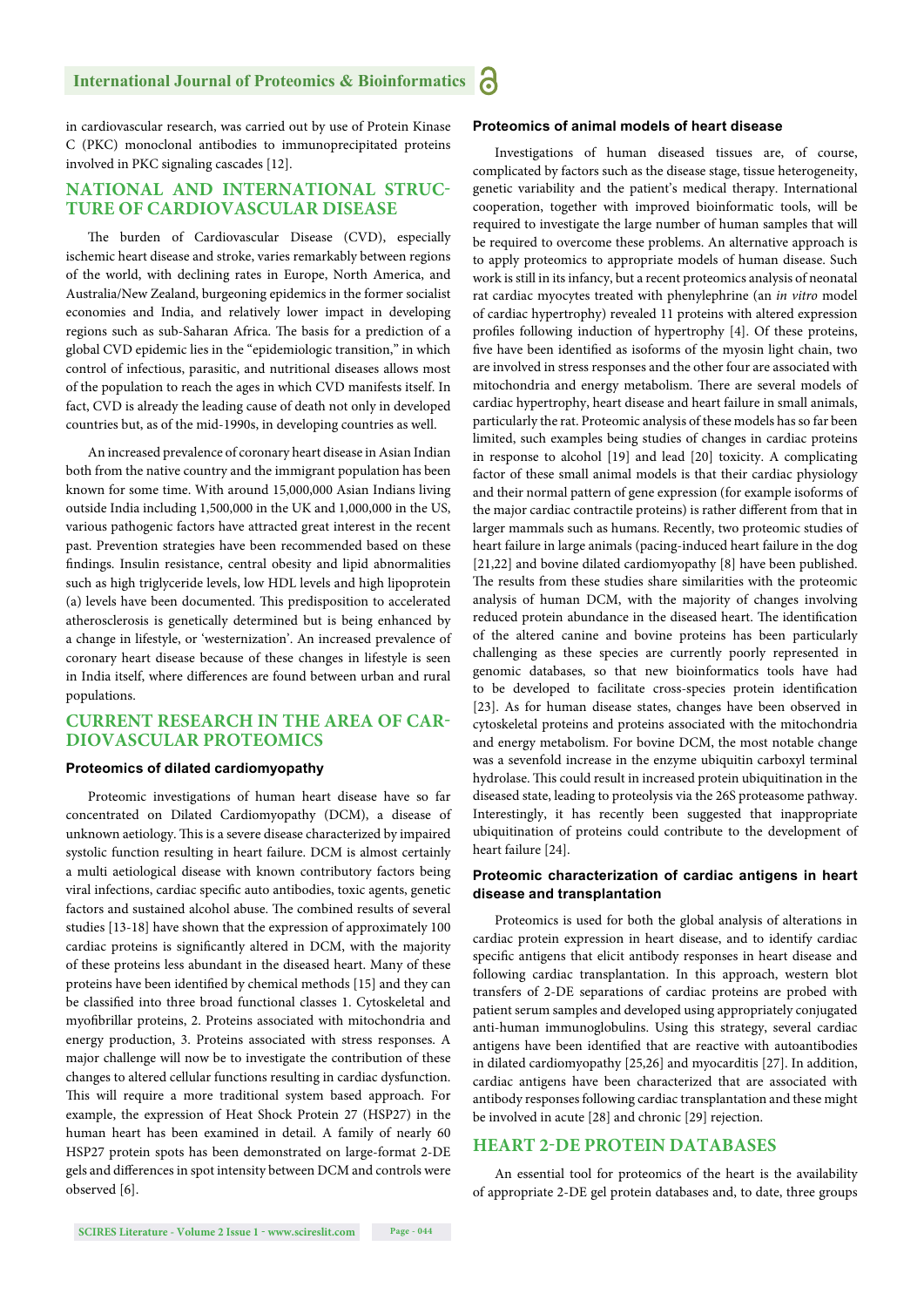have established such databases of human cardiac proteins. These databases, known as HSC-2DPAGE, HEART-2DPAGE and HP-2DPAGE are accessible through the WWW and conform to the rules for federated 2-DE protein databases. The databases contain information on several hundred cardiac proteins that have been identified by protein chemical methods. In addition, 2-DE protein databases for other mammals, such as the mouse, rat [13] dog [14] pig and cow, are also under construction to support work on animal models of heart disease and heart failure.

#### **2-DE PROTEIN DATABASES ACCESSIBLE VIA THE WORLD WIDE WEB**

#### **Database Web address Organ**

HEART-2DPAGE http://userpage.chemie.fu-berlin.de/ Human heart

HP-2DPAGE http://www.mdc-berlin.de/ Human heart (ventricle)

HSC-2DPAGE http://www.harefield.nthames.nhs Human heart

RAT HEART-2DPAGE http://gelmatching.inf.fu-berlin.de/ Rat heart

#### **HEART DISEASE AND POST-TRANSLATION-AL MODIFICATIONS**

Cardiovascular disease is the leading cause of morbidity and mortality in the developed world. It encompasses various acute and chronic etiologies, including vascular disease (such as atherosclerosis) and heart disease (including hypertension, ischemic heart disease, heart failure and the cardiomyopathies). Cardiac proteins are continuously synthesized and degraded to ensure proteome homeostasis and to generate necessary functions for satisfying the systemic demand for oxygenated blood. The state of the myocardium, which is predominantly made up of cardiomyocytes, dictates the balance between the synthesis and turnover of proteins that ensures that biochemical demands are met. An additional level of regulation involves signal sequences within proteins that mediate folding, trafficking to subcellular destinations and the formation of protein complexes. A still higher-order level of regulation consists of chemical and physical PTMs, and influences the physiological aspects of function and determines the half-life of proteins and their interactions with other proteins, ligands and DNA (Figure 1).

Analysis of PTMs on a large scale has traditionally been difficult because of their generally low abundance [30] and labile nature [31]. Enrichment strategies, such as subcellular fractionation [32] and PTM-focused approaches have now been developed for many PTMs and these have been most successful when combined with the separation power of liquid chromatography and the sensitivity and resolution of Mass Spectrometry (MS). These technologies have now provided a window into the ability of PTMs to decorate proteins. Many of these studies have thus provided vast *in silico*  libraries of modified proteins and the sites at which modification can occur [33-39]. Several recent reviews have discussed the use of high-throughput techniques to resolve the contribution of the proteome to vascular disease [40-43].

A diverse collection of enzymatic and reversible modifiers of proteins exists, but for the purpose of this review we will concentrate on phosphorylation, glycosylation (*N*- and *O*-linked) and lysine acetylation.

Phosphorylation is now a well-characterized PTM, with many large-scale studies having been conducted in a wide variety of cell types and tissues since 2006 [44-48]. Over 500 kinases are predicted to be encoded by the human genome, 200 of which have been implicated in heart disease [49-51], as reviewed previously [52,53]. The tools of phosphoproteomics are being used to define the targets of these kinases, including of novel kinases of poorly defined function [54] such as epsilon-protein kinase C, which protects animal hearts from ischemic injury [55]. Hydrogen-peroxide-induced stress in rat cardiomyocytes has also been shown to induce an increase in tyrosine phosphorylation that is mediated, at least partially, by Src kinase [56].

Phosphorylation can alter the conformation of target proteins, resulting in activation or inactivation of function. Current estimates suggest that as many as 500,000 sites can be phosphorylated on between 10% and 50% of the 23,000 proteins in the human genome [57]. Addition of the phosphate group can also recruit (or repel) target proteins, allowing cascades to commence from a single initiator and environmental stimulus. Such signal transduction pathways are crucial in acute cardiac pathologies, such as Ischemia/Reperfusion (I/R), or indeed cardioprotection where the time-frame for injury or protection is too short to be mediated by large changes in protein abundance. Therefore, specific kinase inhibitors (or activators) are of interest as interventions. The specific enrichment strategies used in phosphoproteomics have been reviewed extensively, with a focus on heart disease.

Protein glycosylation, unlike many PTMs, refers to various different modifications of different mass and distribution rather than a single predictable type. Glycosylation can involve the addition of simple monosaccharides through to complex branching glycan structures comprising different individual sugar subunits. Its effects can include alteration or mediation of protein folding, protection against proteolytic degradation, defense against mucosal pathogens,



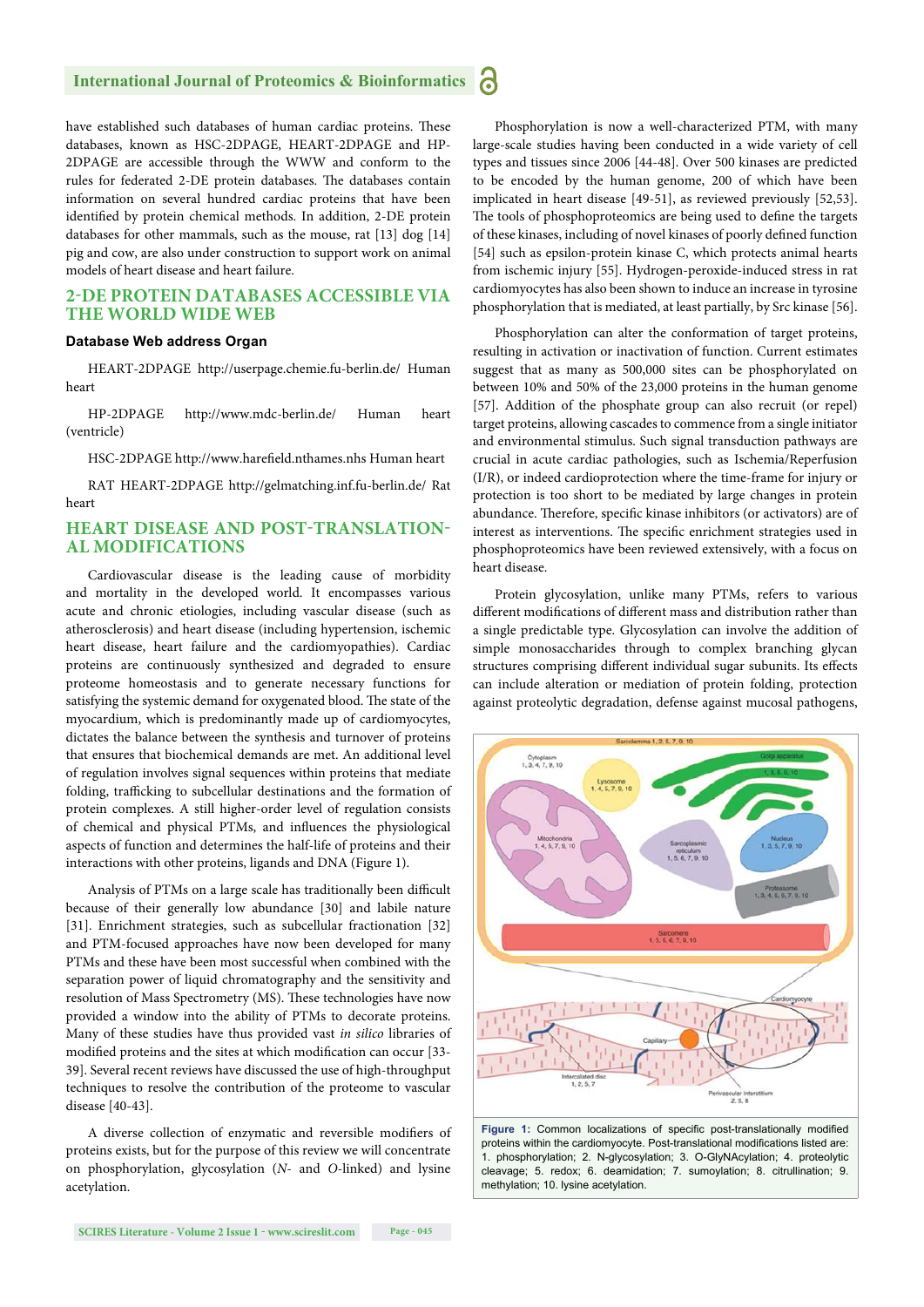cell-cell communication and adhesion and immunity [58]. Given the number of enzymatic steps required for the addition of sugar moieties, glycosylation is thought to be the most complex PTM, and thus presents particular analytical challenges. Addition of glycans can occur en bloc (in which the glycan is synthesized and added to a previously folded protein substrate) or, more rarely, by sequential transfer of single sugars, one by one, to a nascent (or folded) polypeptide. In both cases, the sugars are attached by oligosaccharyltransferases or glycosyltransferases. Attached glycans can also be modified to add further structural diversity, including sulfation at mannose and N-Acetylglucosamine (GlcNAc) residues in extracellular matrix proteoglycans, addition and acetylation of sialic acid, and phosphorylation, such as on mannose 6-phosphate to ensure correct trafficking to lysosomes [59].

N-glycosylation is a complex biochemical process that is initiated in the cytoplasm, where sugars are synthesized from nucleotide-derived precursors and then transferred into the endoplasmic reticulum, where further glycan assembly occurs. Once the core 14-mer N-glycan is complete, it is transferred by an oligosaccharyltransferase to asparagine residues within the sequence motif Asn-x-Ser/Thr (where  $\times$  is not proline). Further trimming and maturation, including addition and subtraction of sugars from the core glycan, occurs in the Golgi apparatus. Once complete, the nascent unfolded glycoprotein is generally transferred to the cell surface or extracellular space, and thus analytical techniques for the enrichment of N-glycoproteins are particularly efficient for the capture of the plasma membrane sub-proteome [60]. Changes in N-linked glycans have been observed in cardiac conductance disorders, in heart failure and during remodeling in response to myocardial infarction [61-63]. Typically, however, N-linked glycosylation would not be expected to change significantly in acute cardiac pathologies, and it still remains unclear whether this modification has a role in chronic disease.

Although little work has been done in this area, N-glycosylation of fibrillin-1 has been associated with the genetic defect responsible for the Marfan syndrome, which results in valve and aorta defects [64]. In addition, autosomal recessive dilated cardiomyopathy has been implicated as a congenital disorder of glycosylation in individuals with mutations in dolichol kinase, an essential enzyme in the biosynthesis of glycan precursors [65]. These patients demonstrate N-glycosylation deficiency and abnormal mannosylation of the laminin-binding extracellular matrix protein α-dystroglycan. Additional diseases beyond the classical congenital disorder of glycosylation are now thought to exist [66]. Proteomics, and glycoproteomics in particular, offers the potential to 'type' such diseases by using the diverse chemical properties of the various sugar moieties to determine those absent on a proteome-wide scale in these patients.

Proteomic investigation of mammalian N-linked glycans can be technically challenging given the heterogeneity of the modification and the potential size of the PTM. Enrichment strategies allow the effective capture of glycopeptides [67-69]; however, the labile nature of glycosidic bonds, and the generally large mass of the modification, renders tandem MS approaches problematic. The field is therefore often divided into two: release and study of the diverse glycan structures without reference to the proteins from which they were derived, and release of the glycan and analysis of the formerly glycosylated peptide(s). Key to identifying the site of glycosylation is the presence of the N-linked consensus motif and glycan release facilitated by protein N-glycosidase F (PNGase F), which liberates the N-glycan and 'tags' the former asparagine modification site by deamidation to an aspartate [70].

The analysis of complex O-glycosylation has been comprehensively reviewed recently [71], and little to no information is available concerning a role for complex O-glycans in cardiac diseases [72,73]. Despite this, potentially the best-characterized cardiac-associated PTM is the O-linked attachment of a single β-N-acetylglucosamine (O-GlcNAcylation) to serine or threonine residues of predominantly nucleocytoplasmic proteins. O-GlcNAc thus has the potential to compete with phosphorylation for binding sites [74]. This has led to the proposal of O-GlcNAc-phosphate crosstalk (see below), although there are currently few examples of reciprocal regulation at identical sites and the functional basis (for example, which PTM is the positive and which is the negative regulator of function) for those that have been identified is generally not known.

O-GlcNAc attachment and removal are mediated through the actions of O-GlcNAc transferase and O-GlcNAcase, respectively. Unlike phosphorylation, for which many kinases and phosphatases act either specifically or in large cascades through signal amplification, these two enzymes are currently the only identified mediators of the O-GlcNAc PTM. O-GlcNAcylation has been identified as a PTM of proteins involved in nuclear transport, translation and transcription, cytoskeletal organization, proteasomal degradation, and apoptosis [75,76]. Consequently, it regulates both positive and negative processes in the cardiovascular system [77]. Transient increases in O-GlcNAc provide cardioprotection against myocardial ischemia [78-80] and alter the formation of mitochondrial permeability transition pores during Ca2+ overload [81]. Conversely, the chronic increase of O-GlcNAc observed in diabetes has been linked with adverse cardiac symptoms, including hypertrophy [82] and contractile dysfunction [83]. The physiological distinction between these elevations of O-GlcNAc may be related to interplay with phosphorylation. For this reason, proteomic investigations of O-GlcNAcylation use high-throughput approaches similar to those employed for phosphorylation.

Lysine acetylation is an enzymatic and reversible regulatory PTM that is added by Histone Acetyltransferases (HATs) and reversed by Histone Deacetylases (HDACs). It has been shown to influence gene expression, metabolic processes and chromatin remodeling [84-86]. Irreversible acetylation also occurs on the amino termini of many proteins. A major family of deacetylases is the sirtuins (SIRTs), which are class III HDACs that require NAD for activity [87-89]. The SIRTs have been closely implicated in both protection against and generation of cardiac disease [90-93]. SIRT1 and SIRT7 protect cardiomyocytes from oxidative stress-mediated cell death and age-related degeneration [94]. SIRT2 deacetylase inhibition is protective against I/R injury, because SIRT2 binds Receptor Interacting Protein-3 (RIP3), which is part of a necrosis-promoting complex stimulated by tumor necrosis factor α [95]. Conversely, however, SIRT1 inhibition ameliorates SIRT1-associated cardioprotection against I/R. It is clear that the SIRTs are crucial in cardiac diseases, although the mechanism of this action, and the proteins through which these phenotypes are mediated, remain largely to be determined.

Proteomics approaches based on MS have recently begun to define the extent of lysine acetylation or deacetylation on a systemswide level [96], revealing a vast level of potential regulation on a scale comparable to protein phosphorylation. Evidence of crosstalk between these modifications through alterations to protein-protein interactions has also been observed [97]. Targets of specific SIRT forms (such as SIRT3 [98]) are now also being investigated such that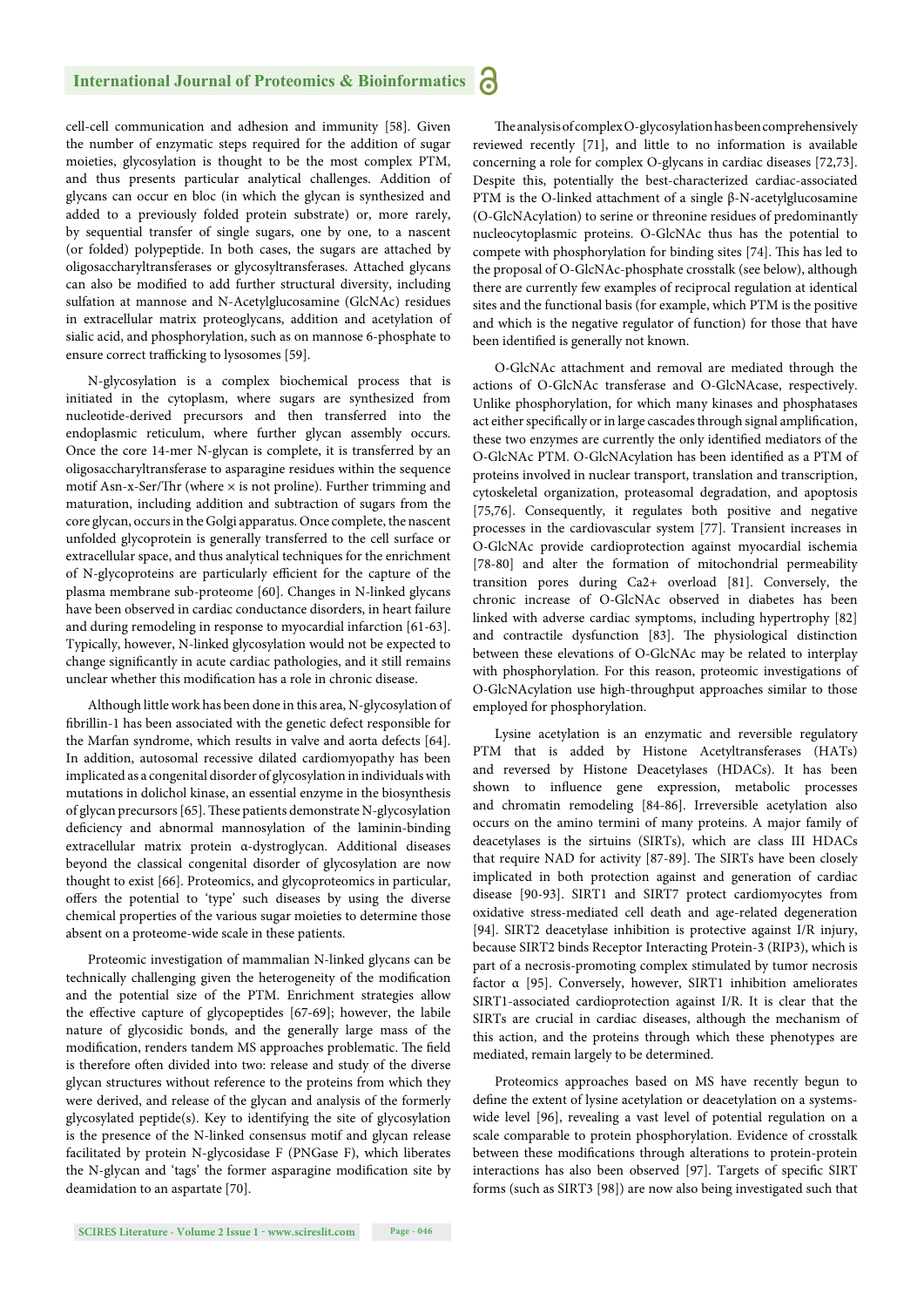both the function of individual SIRTs and their associations with disease can be elucidated. Proteome-wide studies have typically used the specificity of anti-lysine-acetylation antibodies for protein or peptide immunoprecipitation, among other methodologies [99].

#### **METHODS**

Advances in separation sciences have had a particularly tremendous impact on reducing the complexity of peptides prior to the mass spectrometry signal acquisition. High performance shotgun proteomics using mass spectrometry has supplanted Two-Dimensional (2D) electrophoresis to become the de facto standard for large-scale analysis of cardiac proteins (see the general workflow of shotgun proteomics in figure. 2 and figure. 3). Whereas the nowdethroned 2D electrophoresis was limited to detecting a few hundred proteins, contemporary LC–MS experiments can resolve peptides  $from > 10,000$  proteins to allow their identification and quantification.

#### **Procurement of tissue**

Heart tissues from control and diseased human beings are obtained from the hospital. Hearts are rapidly removed within 2-4 minutes after the death of the individuals (normal and diseased) and deblooded in ice-cold 0.9% NaCl solution. Tissue samples (2-4 g each) from the different regions of the heart are freed of fat and connective tissue and are immediately frozen in liquid nitrogen, and stored at -80°C.

#### **Preparation of tissue samples**

All tissue samples are stored in liquid nitrogen prior to processing. The frozen tissue specimens (typically  $0.2-0.4$  g) are ground to a fine powder under liquid nitrogen using a mortar and pestle. The resulting powder is collected into 1.5 ml microcentrifuge



Figure 2: Analytical and computational overview in protein identification. 1. Cardiac samples are processed to extract the proteomes or subproteomes of interest, which may then be proteolyzed to obtain peptide digests. 2. The resulting peptides are desalted and subjected to LC–MS/MS analysis to acquire MS1 and MS2 spectra. 3. The peptide sequences that are present in the MS dataset can be identified using a database search approach, which uses a sequence database (e.g., UniProt) to generate theoretical peptide sequence and predict their fragmentation patterns in silico, then automatically find the best-match theoretical spectra to the experimental spectra for protein identification. Alternatively, the proteins can be identified using a spectral library search. The resulting protein datasets can be further analyzed to extract other biomedically meaningful information.



**Figure 3:** Removing the top abundant proteins from the plasma sample is an essential step in enhancing sensitivity and depth of coverage of the downstream techniques. In tissue samples, this can be achieved by enriching the sample for certain subproteomes. Panel (A) shows a silver stained 2D-PAGE image of homogenized cardiac tissue; (B) depicts a silver stained 2D-PAGE image of mitochondria enriched fractions; and (C) shows myofilament-enriched fractions in blue-silver staining (Courtesy of G. Agnetti, Johns Hopkins University). Panel (D) shows a 2D-PAGE image of albuminassociated retenate after depletion of human plasma; whereas (E) shows the protein separation of the depleted plasma itself.

tubes and homogenized using a handheld homogenizer for 1 min in 1 ml lysis buffer, containing 9.5 M urea, 1% DTT, 2% CHAPS and 0.8% pharmalyte pH 3-10. After vortexing for 30 s samples are centrifuged at 15000 rpm for 1 h and the resultant supernatants are collected. Total homogenate protein concentration is measured in duplicate using Bradford method.

#### **Sub-Proteome fractionation**

Prepare the sub-cellular fractions from the liquid nitrogen frozen cardiac tissue. All steps are performed on ice or at 4°C unless otherwise specified. The RCDC assay (BioRad) is used to determine protein concentration during fractionation following manufacturer's recommendations. Heart ventricular tissue (100mg wet weight) is finely diced and homogenized in 8 vol of 20mM Na  $_4O_7P_2$  10 H<sub>2</sub>O,  $20 \text{mM}$  NaH<sub>2</sub>PO<sub>4</sub>, 1mM MgCl<sub>2</sub>, 0.303M sucrose, 0.5mM EDTA, pH 7.0, mammalian protease inhibitor cocktail 1:100 (Sigma) and phosphatase inhibitor cocktail 1:100 (Calbiochem) [100]. The tissue is homogenized (15 strokes) with a 2ml Dounce using both loose and tight pestles (A and B). After the initial homogenization, a sample is collected as fraction 1 or whole homogenate. The whole homogenate is centrifuged in a microfuge at 1000 g for 5 min and the supernatant is saved. The pellet is re-homogenized in 500µL of buffer with pestle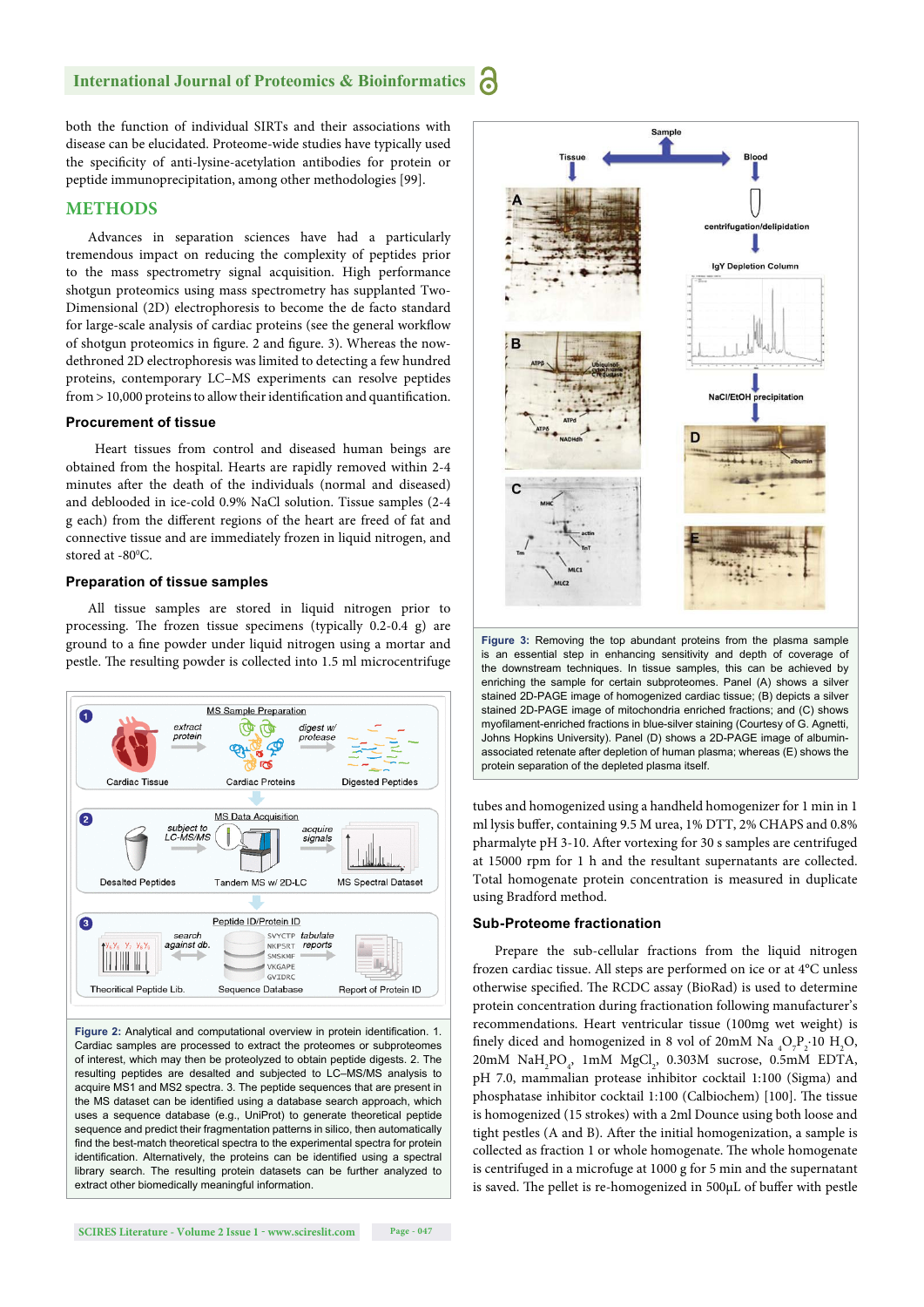A (ten strokes). The sample is then centrifuged at 1000 g for 5 min and the supernatant is pooled with the previous supernatant. The pellet is resuspended with the aid of a vortex in 500μL of buffer, and then centrifuged in a microfuge at 1000 g for 5 min, repeated once and all four supernatant fractions are pooled [101]. The pellet is kept on ice until enrichment of the sarcomeric, nuclear, and cytoplasmic proteins.

The pooled supernatant fractions are enriched for mitochondrial, microsomal, and some cytoplasmic proteins by centrifugation at 7000 g for 15 min. The pellet is resuspended in half the original volume and centrifuged again at 7000 g for 15 min, and the supernatant is saved for microsomal and cytoplasmic fractions. The pellet contains the crude enriched mitochondrial fraction 3. The pooled volume of the two supernatant fractions are determined, and KCl is added from solid powder to 0.6M final concentration, mix carefully by inversion, incubate for 30 min on ice followed by centrifugation at 142,000 g for 30 min. This step is repeated once. The pellet from the high speed spins is enriched microsomal fraction 4. The two supernatant fractions from the high speed spins are pooled and labeled as fraction 5, which contained mitochondrial, microsomal, and cytoplasmic fractions.

The pellet reserved for enrichment of the sarcomeric, nuclear, and cytoplasmic proteins is re-suspended in 60mM KCl, 20mM MOPS pH 7.0, 2mM MgCl<sub>2</sub>, 5mM EDTA, 1% (v/v) Triton X-100, mammalian protease inhibitor cocktail 1:100 (Sigma) and phophatase inhibitor cocktail 1:100 (Calbiochem) with 4 volumes relative to the original starting material [102]. The pellet is homogenized using the dounce homogenizer pestle B with at least 15 strokes then centrifuged at 2500 g for 5 min with three repeats. The supernatant fractions are pooled and saved as cytoplasmic containing fraction 6. The final pellet is resuspended and washed twice with 500 μl of 0.1M HEPES pH 8.0. The supernatants are discarded and the final pellet is solubilized in 200 μL of 0.1M HEPES pH 8.0, 8M urea and homogenized with a sonic dismembrator model 100 set at power level 1 (Fisher Scientific). The solubilized fraction is clarified by centrifugation at 20,000 g for 5 min and the supernatant fraction is kept as the enriched sarcomeric and nuclear fraction 2. Analyze the individual fractions further for sub-proteome profiling.

#### **Two-dimensional electrophoresis**

Isoelectric Focusing (IEF) is performed using IPG strips (4-7 and 3-10 pH range). The protein samples are diluted with rehydration solution containing 8 M urea, 0.5% CHAPS, 0.2% DTT and 0.2% pharmalyte 3-10 prior to rehydration overnight. After IEF the strips are equilibrated in 1.5 M Tris pH 8.8 buffer containing 6 M urea, 30% glycerol, 2% SDS and 0.01% bromophenol blue, with the addition of 1% DTT for 15 min, followed by the same buffer with the addition of 4.8% IAA for 15 min. SDS-PAGE is performed using 12%T, 2.6%C separating polyacrylamide gels without a stacking gel.

#### **Protein visualization**

The gels are fixed after electrophoresis overnight in 50% methanol and 10% acetic acid and are stained with silver or Coomassie brilliant blue.

#### **Densitometry and computer analysis**

The silver stained gels are scanned using the calibrated densitometer (Bio-rad) and they are then analyzed using the PD QUEST software (Bio-rad). All gel spots detected as significantly

different between the groups are then highlighted and checked manually to eliminate any artifactual differences due to gel pattern distortions.

#### **In-gel digestion and sample preparation prior to mass spectrometry**

In-gel digestion of the Coomassie stained bands is carried out as per standard protocols. Briefly, the gel bands are destained with 50 mM ammonium bicarbonate and 50% acetonitrile solution for 30 minutes. The gel pieces are then dried in a vacuum concentrator and the samples were reduced with 10 mM DTT for 15 minutes and alkylated with 55 mM IAA for 15 minutes. The gel pieces are then dried in a vacuum concentrator and are digested with 12.5 ng/ μl of trypsin at  $37^{\circ}$ C for 18 hours. The gel pieces are then extracted sequentially with 25 mM ammonium bicarbonate and 5% formic acid using a sonicator water bath. These extracts are pooled with the original trypsin supernatant and the sample is dried down in a vacuum concentrator. This is dissolved in 10 μl of 5% formic acid. Silver stained gel spots are first destained with ferricyanide: hypo  $(1:1)$  for 5 minutes. The rest of the procedure is same as above.

#### **Protein identificaction by mass spectrometry**

After separation and detection, proteins of interest must be identified. The most significant breakthrough in the evolution of proteomics is the development of MS for protein identification (for review, see References 103-107). Over the past few years, improvements in MS have made it an unrivaled technique, by virtue of its accuracy of mass detection, its detection sensitivity, its ability to deal simultaneously with mixtures of multiple proteins, and its amenity to automation and therefore, high throughput. MS instruments range, in relative terms, from simple (MALDI-TOF) to highly complex tandem (MS/MS). In all mass spectrometers, peptides are ionized from the sample. This is achieved either by Matrix-Assisted Laser Desorption/ Ionization (MALDI) of a solid-state sample or by Electrospray Ionization (ESI) directly from the liquid phase. Ionized peptides are separated on the basis of their mass-tocharge ratio and detected according to their Time-of-Flight (TOF) distribution or analyzed by quadrupole mass filters. In tandem MS/ MS, an ionized peptide of interest is selected by the first MS and fragmented by collision with inert gas, and the resulting fragments are then analyzed in the second MS. Modern ESI-based MS/MS may use LC systems such as capillary zone electrophoresis or very low flow-rate reversed-phase HPLC before ionization to fractionate complex peptide mixtures. At the very least, all MS provides precise peptide masses, whereas more sophisticated instruments (particularly tandem MS) also allow peptide sequence determination. A common approach to rapid MS protein identification is peptide mass mapping. Peptide mapping relies on in-gel digestion of proteins by sequencespecific proteases (ie, trypsin, Asp-N, Lys-C) or chemical reagents (ie, CNBr). Since most amino acid residues have a unique mass, protein digestion will yield a set of distinct peptides specific to each protein. A mass spectrum of eluted peptides results, therefore, in a unique Peptide Mass Fingerprint (PMF). The set of peptide masses obtained by MS is then used to search against protein databases created by "*in silico*" cleavage of all known, predicted, or partial protein sequences [108]. The efficiency of this technique is such that it has become commonplace for rapid protein identification [119-111]. For unambiguous protein identification, additional protein sequence information is often required, which can be achieved by tandem MS. A sequence of only five amino acid residues is often sufficient to identify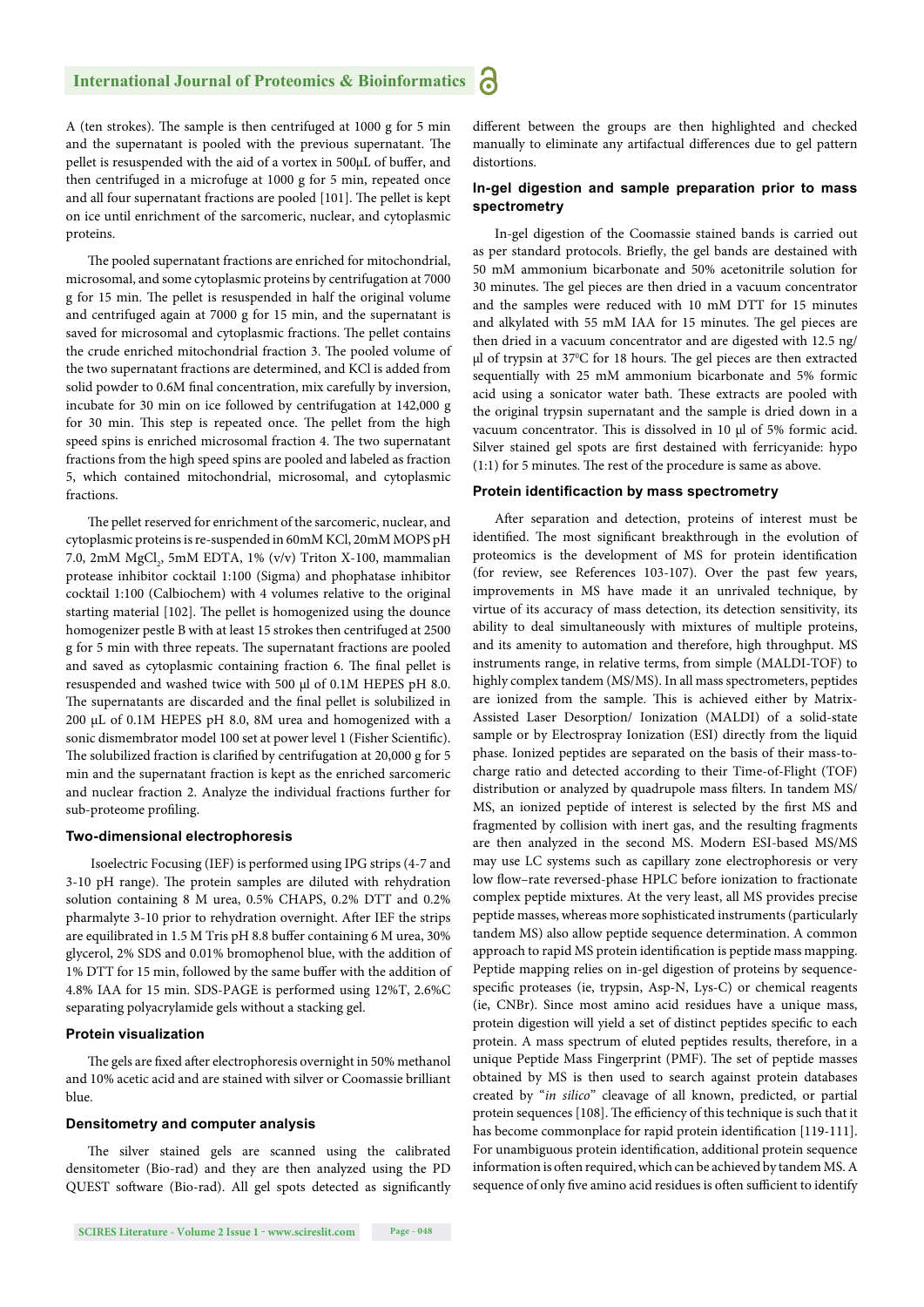a protein, unless it is obtained from a highly conserved structural or binding motif. In such cases, additional sequence information will be necessary to narrow down the possibilities and unequivocally identify an unknown protein. As MS instruments evolve, it is hoped that they will all eventually be capable of yielding sequence data, increasing the rigor of protein identification over that of mass fingerprinting.

#### **Liquid chromatography and mass spectrometry (LC-MS/ MS)**

The peptide samples can be analyzed by Liquid Chromatography-Tandem Mass Spectrometry (LC-MS/MS) to discern peptide abundance, isotope incorporation, and sequences. To reduce sample complexity and increase protein coverage, a high-pH/low–pH twodimensional reversed-phase chromatography can be utilized to separate peptide samples prior to MS/MS [112,113]. The different pH values alter peptide charges to achieve orthogonal separation over hydrophobic stationary phases. First-dimension (high-pH) separation is conducted off -line on a Phenomenex C18 column (Jupiter Proteo C12, 4-μm particle, 90-Å pore, 100 mm × 1 mm dimension) at high pH using a Finnigan Surveyor liquid chromatography system. Establish the solvent gradient profile by mixing solvent A (20 mM ammonium formate, pH 10) and solvent B (20 mM ammonium formate, 90% acetonitrile, pH 10) as follows: 0-2 min, 0-5% solvent B in solvent A; 3-32 min, 5-35% solvent B in solvent A; 32-37 min, 80% solvent B in solvent A; at 50  $\mu$ l/min – 1 flow-rate. Inject fifty  $\mu$ g of proteolytic peptides with a syringe into a manual 6-port/2-position switch valve. Collect twelve fractions every 2 min from min 16-40, then desiccate in a vacuum concentrator and re-dissolve in 20 μl 0.5% formic acid with 2% acetonitrile prior to low-pH reversed-phase separation. Then perform an on-line second-dimension (low-pH) reversedphase chromatography on all samples using a single Easy-nLC 1000 nano-UPLC system (Thermo Scientific) on an EasySpray C18 column (PepMap, 3-μm particle, 100-Å pore; 75 μm × 150 mm dimension; Thermo Scientific). Throughout the LC-MS/MS experiment, keep column temperature at a constant 50°C. Inject each high-pH fraction (10 μl) and analyze sequentially using the auto-sampler installed on the nano-UPLC system. Establish the solvent gradient profile by mixing solvent A (0.1% formic acid, 2% acetonitrile) and solvent B (0.1% formic acid, 80% acetonitrile) as follows: 0-110 min: 0-40% solvent B in solvent A; 110-117 min: 40-80% solvent B in solvent A; 117-120 min: 80% solvent B in solvent A; at 300 nl/min - 1. Monitor column pressure to be within approximately 150 bar. Perform highresolution tandem mass spectrometry (MS/MS) on a single LTQ Orbitrap Elite instrument (Thermo Scientific), coupled on-line to the nano-UPLC system through a Thermo Easy Spray interface. Acquire MS signals were in Fourier-Transform/Ion-Trap (FT/IT) mode: Analyze each FT MS1 survey scan at 60,000 resolving power in profile mode, followed by rapid IT MS2 scans on the top 15 ions with mono isotopic peak selection. MS1 and MS2 target ion accumulation targets are 104 and 106, respectively. MS1 lock mass (m/z 425.120025) and dynamic exclusion (90 s) are used.

#### Peptide identification and protein inference workflow

Convert MS2 spectra to .ms2 format using the MS Convert application from the ProteoWizard software package  $(v.2.1)$  [114]. Perform Peptide identification using the database search algorithm ProLuCID [115] against a reverse-decoyed protein sequence database (Uniprot Reference Proteome Mus Musculus, reviewed, accessed April-08–2014, 16,672 forward entries and 16,672 decoy entries) [116]. Static cysteine carbamidomethylation (C +57.02146 Da) modification and up to three of the following variable modifications are allowed: methionine oxidation (M +15.9949 Da), lysine acetylation (K +42.0106 Da), serine/threonine/tyrosine phosphorylation (S/T/Y +79.9663 Da), lysine ubiquitylation (K +114.0403 Da), and asparagine deamidation (N +0.9840 Da). Tryptic, semi-tryptic, and non-tryptic peptides within a 20-ppm parent mass window surrounding the candidate precursor mass are searched. Peptide ions from up to 3 isotopic peaks with fragment mass tolerance of 600 ppm are allowed. Protein inference was performed by DTASelect v.2.0 [117], requiring ≤ 1% global peptide false discovery rate and 2 unique peptides per protein for the protein to be considered identified. Modified or nontryptic peptides are subjected to separate statistical filters to limit false discovery using the –modstat and –trypstat options in DTASelect, such that the inclusion of the variable modifications had no negative impact on the total protein identification counts.

#### **Protein Quantification**

**Stable Isotope labelling by amino acids in cell culture (SILAC):**  SILAC makes use of non-radioactive isotope labels to label proteins with light (e.g. 12C) and heavy isotopes (e.g. 13C) [118] Samples can be multiplexed and analysed during the same MS run, thereby minimizing experimental error [119]. The SILAC pairs co-elute during chromatography but the corresponding peptides of the heavy and light isoform appear with a characteristic mass shift. The relative quantity of each protein can be calculated by the differences in the peak intensities of SILAC-labelled peptides. The use of SILAC to quantify differential levels of proteins goes beyond using cells in culture. SILAC-labelled mice have been described with near-complete labelling of all proteins, although the SILAC diet is expensive [120]. Metabolic labelling also introduces information on amino acid synthesis and sourcing, protein assembly, and turnover kinetics

Isobaric tagging for relative and absolute quantification/ **tandem mass tags (ITRAQ):** In instances where human tissue is used, iTRAQ or TMT is an option for multiplexing clinical samples for differential expression studies by LC-MS/MS [121] but these techniques are not without caveats [122]. (i) One disadvantage of the iTRAQ and the TMT system over SILAC is the fact that labelling is performed at the peptide level and occurs late in the experimental process. Before labelling, proteins are first extracted from cells or tissues and digested to peptides. This is a potential source of variation. (ii) Unlike SILAC, quantitation is performed at the MS/MS level, not at the MS level. The peptides from different samples maintain their identical m/z ratios after labelling (MS). Only upon fragmentation (MS/MS), the isobaric mass tags release their different reporter ions with a single isotopic substitution per tag and provide quantitative information for each individual sample. A commonly observed problem in iTRAQ experiments is that a complex background can lead to underestimation of protein fold changes. During precursor ion selection, more than one peptide may be within the mass window selected for fragmentation. In such mixed MS/MS spectra, reporter ions originating from peptides of different proteins are erroneously combined for quantification.

**Label-free techniques:** With advances in data acquisition methods, non-targeted label-free techniques can also reliably deduce accurate protein intensity from shotgun experiments directly through bioinformatics analysis. Label-free quantification is analogous to deducing transcript abundance from reading counts in nextgeneration sequencing. Existing approaches largely fall into two categories (Figure. 4). Spectral counting exploits the bias of shotgun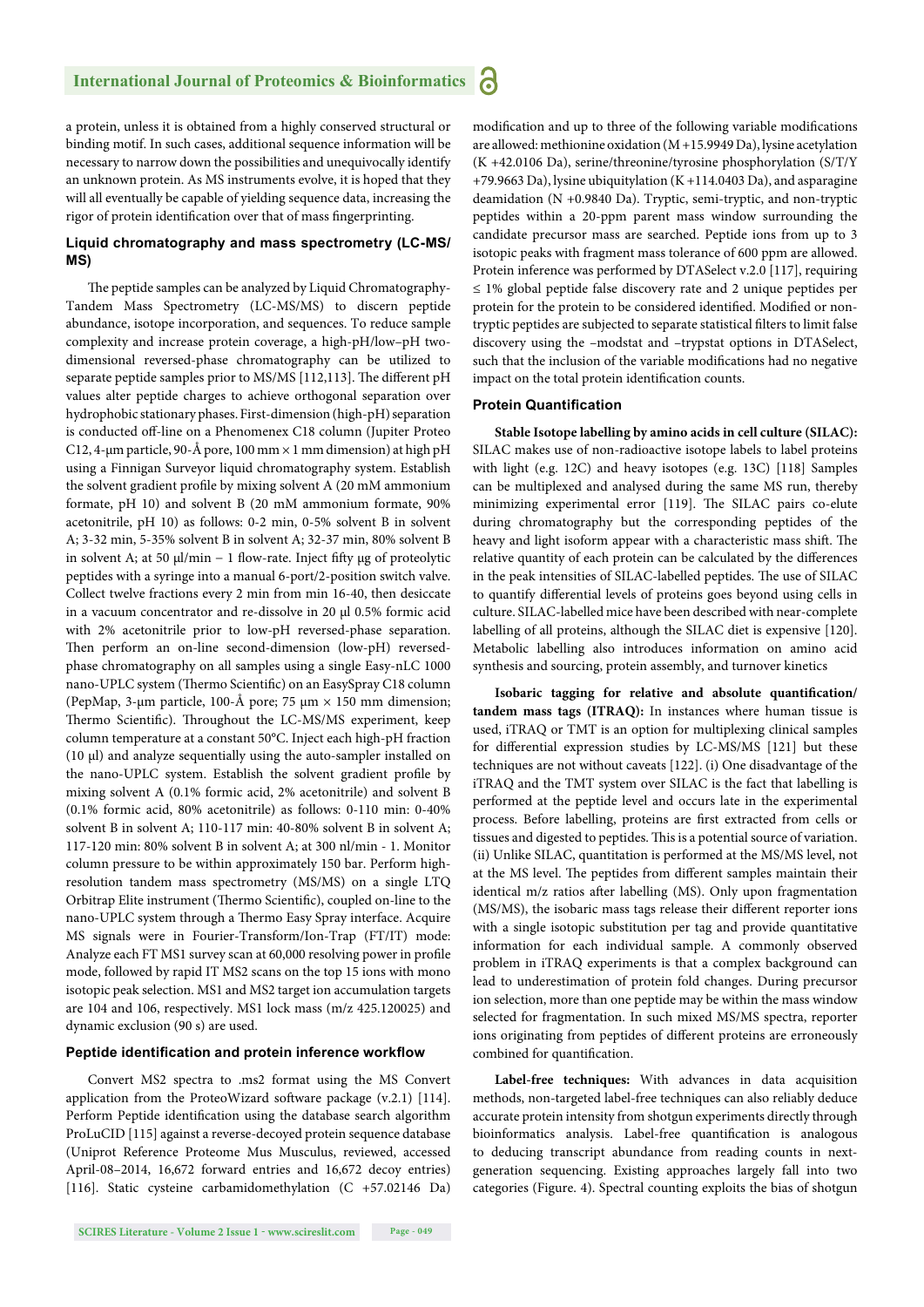proteomics towards abundant proteins, and calculates protein quantity from the stochastic sampling frequency of peptide ions, i.e., the higher the protein abundance, the more of its MS spectra are likely to be identified. A major advantage of spectral counting is that it quantifies directly from the identification output and thus is compatible with most workflows. Spectral counting algorithms tally the number of redundant spectra for each identifiable peptide, then sum the numbers of spectra for all peptides assigned to a protein. On the other hand, ion intensity approaches to integrate the intensity mass-specific ion signals over time in the chromatographic space. This utilizes a feature detection step in data analysis to read raw MS files and integrate the corresponding areas-under-curve of each peptide ion over time. Both labeled and label-free methods provide a useful guide to differential protein expression, and can now be used to discover candidate disease protein that can then be validated by further studies.

#### **DRUG DISCOVERY AND TARGET VALIDA-TION**

The aim of rational drug development is often to develop new compounds that are able to up- or down-regulate a specific activity involved in disease pathogenesis or in treatment-associated toxicity. It is now apparent that most drugs operate at the level of the protein and that proteins that can be regulated by a drug provide insights into mechanisms of drug action. The proteomic approach clearly has great potential to provide global, holistic analysis of changes in protein expression in response to drug treatment. Modern techniques of HTS are resulting in the rapid discovery of novel, highly active compounds. However, this process does not generally depend on prior knowledge of their structure–activity relationships so that, for many lead compounds, there is no obvious rationale for their activity based on their structure. Proteomics will have an important role both in validating existing drug targets and in providing insights into the pharmacological mechanisms of new drugs derived using HTS. Moreover, it is likely that proteomics will be important in the identification of novel sites of therapeutic action



Figure 4: Common label-free quantification in proteomics studies. Two common label-free quantification approaches in use are based on spectral count (top) and ion intensity (bottom). Top: spectral counting methods leverage the fact that in stochastic shotgun profiling, the frequency of a protein being sampled by the instrument scales with its relative abundance in the sample. The numbers of spectra matched to an identical protein in healthy (green) versus diseased (red) samples can therefore be compared if appropriate normalization and bioinformatics workflows are implemented. Bottom: ion intensity methods integrate the total signal intensity of peptide ion signals in the mass spectrometer to infer protein quantity. Software is now available to automatically identify and quantify peptide ion signals from mass spectra.

through characterization of complex biochemical events by analysis of pleiotropic alterations in protein expression.

#### **APPLICATIONS TO CARDIOVASCULAR DIS-EASE**

#### **Understanding disease mechanism**

Unlike the genome, the proteome is dynamic and is much closer to the disease phenotype. Thus, it could lead to a better understanding of the processes responsible for the manifestation and progression of CVD. Currently, proteomic techniques can resolve up to 5000 proteins in a complex biological/ clinical sample, but proteomics platforms are continuously evolving and push the boundaries of analytical instrumentation [123]. In cardiovascular research, the dynamic range in protein expression resulting from abundant myofilament proteins (eg, tropomyosins, myosins, titin) hampers detection of low-abundance proteins in cardiomyocytes. Thus, researchers have developed analytical methods to target specific subproteomes, including cardiac myofilaments [124] cardiac mitochondria [125] cell membranes [126] or nucleus [127]. Researchers recently characterized the remodelling of the vascular extracellular matrix in human abdominal aortic aneurysms, as well as early and late fibrosis in a porcine model of ischemia/reperfusion injury [128,129]. By measuring levels of protein expression without priori assumptions, advanced technologies can help to generate new hypotheses and shift the current focus from quantitative assessment to qualitative differences in cardiac fibrosis that may alter disease progression. The "omics" techniques address the complex interactions within biological systems from a holistic point of view, particularly those interactions involved in the pathophysiology of the disease. Previously, conventional reductionist approaches dealt with intracellular signalling cascades as linear models, with the involved molecules confined to single signal pathways. However, different pathways cross-talk with each other and are organized as networks, including proteins as well as small molecules [130]. Bioinformatics has become an essential tool to comprehensively analyze and visualize these interactions, and databases such as KEGG (Kyoto Encyclopedia of Genes and Genomes) or Reactome map regulated enzymes/metabolites within different metabolic networks [131]. Thus, proteomics provides a read-out to improve confidence in data interpretation [132] and offers a nonbiased suite of tools to interrogate cardiovascular metabolism [133,134]. Atrial fibrillation (AF) leads to several different forms of atrial remodelling, namely electrical, contractile and structural. By using proteomic techniques to analyze the right atrial appendage specimen of patients in sinus rhythm and permanent AF, researchers revealed a potentially novel form of atrial remodeling metabolic remodeling [135]. Several enzymes involved in glucose, lipid, and energy metabolism were altered during AF. The proteomic findings were substantiated by metabolomic analysis, revealing an increase in lipid metabolites and ketone bodies (acetate, beta-hydroxybutyrate). The contribution of metabolic remodelling to AF becoming persistent over time is unknown. However, metabolic alterations appear to precede the onset of AF, suggesting that they are not solely a consequence of AF. In human atrial appendages obtained from patients with and without postoperative AF, dysregulation of cardiac metabolites and altered levels of enzymes relating to energy metabolism occurred before the onset of postoperative arrhythmias [135]. Similarly, the observed proteomic and metabolomic changes in an animal model of an evolving AF substrate (ventricular-tachypacing in dogs) point to the central importance of metabolic changes,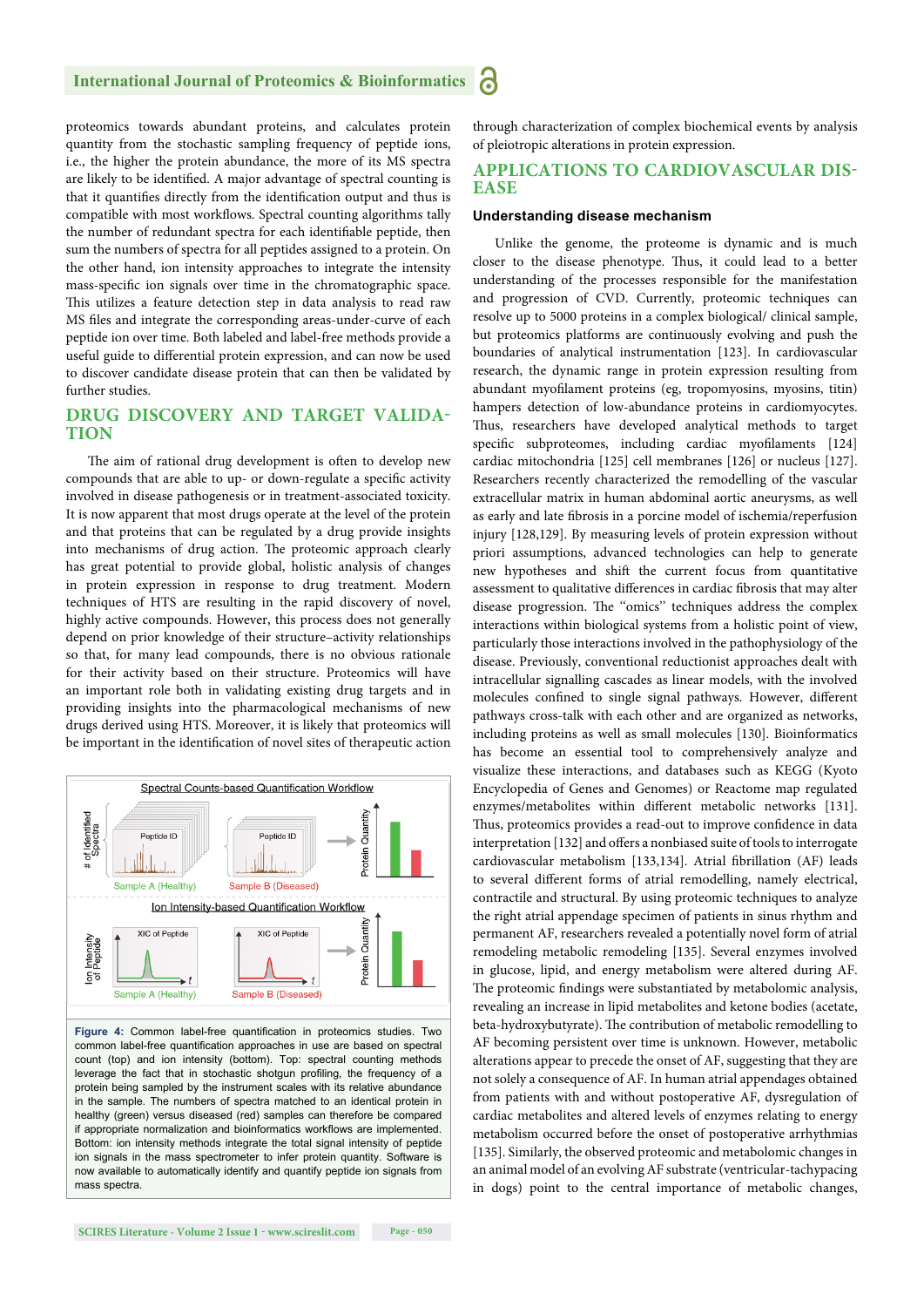oxidative stress, and associated structural damage in congestive heart failure and profibrillatory changes in the left atrium [136].

#### **IDENTIFICATION OF BIOMARKER CANDI-DATES**

The second half of the twentieth century has seen the generalization of minimally-invasive surgical interventions for CVDs, as well as the wider application of a variety of pharmacological molecules such as statins, beta-blockers, antiplatelet therapies, and anticoagulants, which have resulted in an enormous improvement in the outcome and prognosis of patients with CVDs. At the same time, the generalization of rapid, noninvasive standard tests to achieve early detection or risk factor assessment have certainly improved diagnosis and preventive therapies. However, CVDs are rarely attributed to a single factor. In the last few years, it has become apparent that there is a need for new biomarkers for CVDs to better stratify patients and determine their response to therapy. Currently, biomarkers are considered as single entities. In the era of high-throughput technologies, new approaches have become available to multiplex biomarkers for clinical diagnosis and prognostication. Mass spectrometers, for example, are already in clinical use for perinatal diagnostics and toxicology. While immunoassays and biochemical methods have dominated clinical analyses, high-throughput techniques could become more widely used for biomarkers of CVD in the forthcoming years.

#### **CONCLUSION**

Proteomics has contributed significantly to the field of clinical cardiovascular science, both through exploring mechanisms of disease generation and progression as well as by allowing those same processes to be identified, and thus also treated, more efficiently. Proteomics has the potential to reveal those proteins that are associated with pathogenesis. With a greater understanding of information flow in pathogenic situations there will be an increased opportunity for interventions to limit the impact of the disease, and this is an area where proteomics has enormous potential. In addition to the mechanistic contributions of proteomic science, continuing improvements in the field of mass spectrometry, will lead to more effective biomarker discovery and application. This will in turn ultimately lead to increased efficiency of diagnosis and monitoring of treatment, which could dramatically increase the ability of the clinician to recognize cardiovascular disease states at a relatively benign stage, with a concurrent decrease in morbidity.

#### **REFERENCES**

- 1. Mittmann C, Eschenhagen T, Scholz H. Cellular and molecular aspects of contractile dysfunction in heart failure. Cardiovasc. Res. 1998; 39: 267-275. https://goo.gl/MUYgRc
- 2. Heinke MY, Wheeler CH, Chang D, Einstein R, Brake-Holland A, Dunn MJ, et al. Protein changes observed in pacing-induced heart failure using two-dimensional electrophoresis. Electrophoresis. 1998; 19: 2021-2030. https://goo.gl/CBjK9b
- 3. Heinke MY, Wheeler CH, Yan JX, Amin V, Chang D, Einstein R, et al. Changes in myocardial protein expression in Pacing induced canine heart failure. Electrophoresis. 1999; 20: 2086-2093. https://goo.gl/YURHZ7
- 4. Arnott D, O'Connell KL, King KL, Stults JT. An integrated approach to proteome analysis: identification of proteins associated with cardiac hypertrophy. Anal Biochem. 1998; 258: 1-18. https://goo.gl/sy9Qtr
- 5. Portig I, Pankuweit S, Lottspeich F, Maisch B. Identification of stress proteins in endothelial cells. Electrophoresis. 1996; 17: 803-808. https://goo.gl/ eBTLsb
- 6. Scheler C, Muller EC, Stahl J, Muller Werdan U, Salnikow J, Jungblut P. Identification and characterization of heat shock protein 27 protein species in human myocardial two-dimensional electrophoresis patterns. Electrophoresis. 1997; 18: 2823-2831. https://goo.gl/MvxF37
- 7. Pleibner KP, Regitz-Zagrosek V, Weise C, Neub M, Krudewagen B, Soding P, et al. Chamber specific expression of human myocardial proteins detected by two-dimensional electrophoresis. Electrophoresis. 1995; 16: 841-850. https://goo.gl/USvc3e
- 8. Weekes J, Wheeler CH, Yan JX, Weil J, Eshenhagen T, Scholtysik G, et al. Bovine dilated cardiomyopathy: proteomic analysis of an animal model of human dilated cardiomyopathy. Electrophoresis. 1999; 20: 898-906. https://goo.gl/EdA8gf
- 9. Godovac Zimmermann J, Soskic V, Poznanovic S, Brianza F. Functional proteomics of signal transduction by membrane receptors. Electrophoresis. 1999; 20: 952-961. https://goo.gl/PbWizd
- 10. McDonough JL, Arrell DK, Van Eyk JE. Troponin I degradation and covalent complex formation accompanies myocardial ischemia/reperfusion injury. Circ Res. 1999; 84: 9-20. https://goo.gl/Cgz3gW
- 11. Gao WD, Atar D, Liu Y, Perez NG, Murphy AM, Marban E. Role of troponin I proteolysis in the pathogenesis of stunned myocardium. Circ Res. 1997; 80: 393-399. https://goo.gl/vkGR8T
- 12. Ping P, Zhang J, Pierce WM Jr, Bolli R. Functional proteomic analysis of PKCe signaling complexes in the normal heart and during cardioprotection. Circ Res. 2001; 88: 59 -62. https://goo.gl/rPDeJy
- 13. Li XP, Pleissner KP, Scheler C, Regitz Zagrosek V, Salnikow J, Jungblut PR. A two-dimensional electrophoresis database of rat heart proteins. Electrophoresis 1999; 20: 891-897. https://goo.gl/97a4Wy
- 14. Dunn MJ, Corbett JM, Wheeler CH, HSC-2DPAGE and the two-dimensional gel electrophoresis database of dog heart proteins. Electrophoresis 1997; 15: 2795-2802. https://goo.gl/kGJfGP
- 15. Corbett JM, Why HJ, Wheeler CH, Richardson PJ, Archard LC, Yacoub MH, et al. Cardiac protein abnormalities in dilated cardiomyopathy detected by two-dimensional polyacrylamide gel electrophoresis. Electrophoresis 1998; 19: 2031-2042. https://goo.gl/S94y2Z
- 16. Knecht M, Regitz Zagrosek V, Pleissner KP, Emig S, Jungblut P, Hildebrandt A, et al. Dilated cardiomyopathy: Computer-assisted analysis of endomyocardial biopsy protein patterns by two-dimensional gel electrophoresis. Eur J Clin Chem Clin Biochem. 1994; 32: 615-62. https://goo.gl/sDvkf9
- 17. Knecht M, Regitz Zagrosek V, Pleissner KP, Jungblut P, Steffen C, Hildebrandt A, et al. Characterization of myocardial protein composition in dilated cardiomyopathy by two-dimensional gel electrophoresis. Eur Heart J. 1994; 15: 37-44. https://goo.gl/Aqiuv2
- 18. Pleissner KP, Regitz Zagrosek V, Weise C, Neuss M, Krudewagen B, Soding P, et al. Chamber-specific expression of human myocardial proteins detected by two-dimensional gel electrophoresis. Electrophoresis. 1995; 16: 841-850. https://goo.gl/W8Fwsg
- 19. Patel VB, Corbett JM, Dunn MJ, Winrow VR, Portmann B, Richardson PJ, et al. Protein profiling in cardiac tissue in response to the chronic effects of alcohol. Electrophoresis. 1997; 18: 2788-2794. https://goo.gl/3QwnBk
- 20. Toraason M, Moorman W, Mathias PI, Fultz C, Witzmann F. Two-dimensional electrophoretic analysis of myocardial proteins from lead-exposed rabbits. Electrophoresis. 1997; 18: 2978-2982. https://goo.gl/zQULdr
- 21. Heinke MY, Wheeler CH, Chang D, Einstein R, Drake-Holland A, Dunn MJ, et al. Protein changes observed in pacing induced heart failure using two-dimensional electrophoresis. Electrophoresis. 1998; 19: 2021-2030. https://goo.gl/nPnmgA
- 22. Heinke MY, Wheeler CH, Yan JX, Amin V, Chang D, Einstein R, et al. Changes in myocardial protein expression in pacing-induced canine heart failure. Electrophoresis. 1999; 20: 2086-2093. https://goo.gl/u6EcJ4
- 23. Wilkins MR, Gasteiger E, Wheeler CH, Lindskog I, Sanchez JC, Bairoch A, et al. Multiple parameter cross-species protein identification using Multildent: A world-wide web accessible tool. Electrophoresis. 1998; 19: 3199-3206. https://goo.gl/CLXWRt
- 24. Field ML, Clark JF. Inappropriate ubiquitin conjugation: a proposed mechanism contributing to heart failure. Cardiovasc Res. 1997; 33: 8-12. https://goo.gl/TGKq9m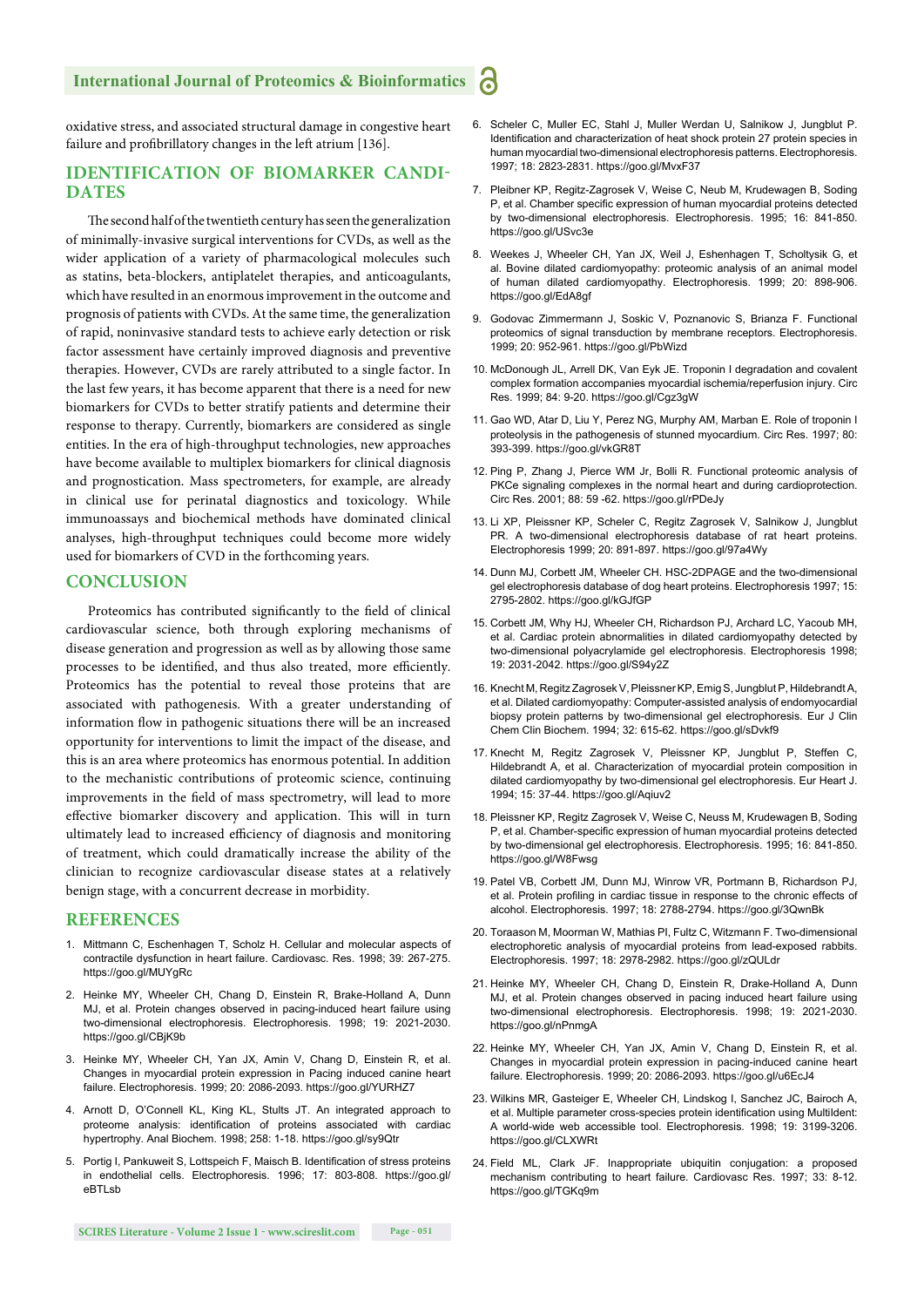- 25. Latif N, Baker CS, Dunn MJ, Rose ML, Brady P, Yacoub MH. Frequency and specificity of antiheart antibodies in patients with dilated cardiomyopathy detected using SDS-PAGE and western blotting. J Am Coll Cardiol. 1997; 22: 1378-1384. https://goo.gl/9J9Sa6
- 26. Pohlner K, Portig I, Pankuweit S, Lottspeich F, Maisch B. Identification of mitochondrial antigens recognized by antibodies in sera of patients with idiopathic dilated cardiomyopathy by two-dimensional gel electrophoresis and protein sequencing. Am J Cardiol. 1997; 80: 1040-1045. https://goo.gl/XfH28w
- 27. Pankuweit S, Portig I, Lottspeich F, Maisch B. Autoantibodies in sera of patients with myocarditis: characterization of the corresponding proteins by isoelectric focusing and N-terminal sequence analysis. J Mol Cell Cardiol. 1997; 29: 77-84. https://goo.gl/6fDzsc
- 28. Latif N, Rose ML, Yacoub MH, Dunn MJ. Association of pretransplantation anti heart antibodies with clinical course after heart transplantation. J Heart Lung Transplant. 1995; 14: 119-126. https://goo.gl/jRgwZt
- 29. Wheeler CH, Collins A, Dunn MJ, Crisp SJ, Yacoub MH, Rose ML. Characterization of endothelial antigens associated with transplantassociated coronary artery disease. J Heart Lung Transplant. 1995; 14: 188- 97. https://goo.gl/ssyqVu
- 30. Seo J, Jeong J, Kim YM, Hwang N, Paek E, Lee K-J. Strategy for comprehensive identification of post-translational modifications in cellular proteins, including low abundant modifications: application to glyceraldehyde-3-phosphate dehydrogenase. J Proteome Res. 2008; 7: 587-602. https://goo.gl/L47gz7
- 31. Mikesh LM, Ueberheide B, Chi A, Coon JJ, Syka JEP, Shabanowitz J, et al. The utility of ETD mass spectrometry in proteomic analysis. Biochim Biophys Acta. 2006; 1764: 1811-1822. https://goo.gl/JEcJLt
- 32. White MY, Edwards AVG, Cordwell SJ, van Eyk JE. Mitochondria: a mirror into cellular dysfunction in heart disease. Proteomics Clin Appl. 2008; 2: 845- 861. https://goo.gl/MPu3Ph
- 33. Lundby A, Lage K, Weinert BT, Bekker-Jensen DB, Secher A, Skovgaard T, et al. Proteomic analysis of lysine acetylation sites in rat tissues reveals organ specificity and subcellular patterns. Cell Rep. 2012; 2: 419-431. https://goo.gl/EKJyUw
- 34. Bock T, Moest H, Omasits U, Dolski S, Lundberg E, Frei A, et al. Proteomic analysis reveals drug accessible cell surface N-glycoproteins of primary and established glioblastoma cell lines. J Proteome Res. 2012; 11: 4885-4893. https://goo.gl/t2DciQ
- 35. Wagner SA, Beli P, Weinert BT, Scholz C, Kelstrup CD, Young C, et al. Proteomic analyses reveal divergent ubiquitylation site patterns in murine tissues. Mol Cell Proteomics. 2012; 11: 1578-1585. https://goo.gl/g3Xvms
- 36. Lundby A, Secher A, Lage K, Nordsborg NB, Dmytriyev A, Lundby C, et al. Quantitative maps of protein phosphorylation sites across 14 different rat organs and tissues. Nat Commun. 2012; 3: 876. https://goo.gl/FLHvwr
- 37. Kunz RC, McAllister FE, Rush J, Gygi SP. A high-throughput, multiplexed kinase assay using a benchtop orbitrap mass spectrometer to investigate the effect of kinase inhibitors on kinase signaling pathways. Anal Chem. 2012; 84: 6233-6239. https://goo.gl/CB7ooE
- 38. Kim W, Bennett EJ, Huttlin EL, Guo A, Li J, Possemato A, et al. Systematic and quantitative assessment of the ubiquitin-modified proteome. Mol Cell. 2011; 44: 325-340. https://goo.gl/MQsT1n
- 39. Huttlin EL, Jedrychowski MP, Elias JE, Goswami T, Rad R, Beausoleil SA, et al. A tissue-specific atlas of mouse protein phosphorylation and expression. Cell. 2010; 143: 1174-1189. https://goo.gl/Luik8B
- 40. Didangelos A, Stegemann C, Mayr M. The -omics era: proteomics and lipidomics in vascular research. Atherosclerosis. 2012; 221: 12-17. https://goo.gl/WyhKFv
- 41. Senis Y, Garcia A. Platelet proteomics: state of the art and future perspective. Methods Mol Biol. 2012; 788: 367-399. https://goo.gl/67i8Hu
- 42. Doring Y, Noels H, Weber C. The use of high-throughput technologies to investigate vascular inflammation and atherosclerosis. Arterioscler Thromb Vasc Biol. 2012; 32: 182-195. https://goo.gl/4adKiw
- 43. Di Michele M, Van Geet C, Freson K. Recent advances in platelet proteomics. Expert Rev Proteomics. 2012; 9: 451-466. https://goo.gl/6Tr8bs
- 44. Johnson C, Tinti M, Wood NT, Campbell DG, Toth R, Dubois F, et al. Visualization and biochemical analyses of the emerging mammalian 14-3-3-phosphoproteome. Mol Cell Proteomics. 2011; 10: M110.005751. https://goo.gl/h3wPoj
- 45. Stone MD, Chen X, McGowan T, Bandhakavi S, Cheng B, Rhodus NL, et al. Large-scale phosphoproteomics analysis of whole saliva reveals a distinct phosphorylation pattern. J Proteome Res. 2011; 10: 1728-1736. https://goo.gl/e3zznd
- 46. Zhao X, Leon IR, Bak S, Mogensen M, Wrzesinski K, Hojlund K, et al. Phosphoproteome analysis of functional mitochondria isolated from resting human muscle reveals extensive phosphorylation of inner membrane protein complexes and enzymes. Mol Cell Proteomics. 2011; 10: M110.000299. https://goo.gl/VYRAuN
- 47. Rinschen MM, Yu MJ, Wang G, Boja ES, Hoffert JD, Pisitkun T, et al. Quantitative phosphoproteomic analysis reveals vasopressin V2-receptordependent signaling pathways in renal collecting duct cells. Proc Natl Acad Sci USA. 2010; 107: 3882-3887. https://goo.gl/dzisqk
- 48. Olsen JV, Blagoev B, Gnad F, Macek B, Kumar C, Mortensen P, et al. Global, in vivo, and site-specific phosphorylation dynamics in signaling networks. Cell. 2006; 127: 635-648. https://goo.gl/y4NK8L
- 49. Manning G, Whyte D, Martinez R, Hunter T, Sudarsanam S. The protein kinase complement of the human genome. Science. 2002; 298: 1912-1934. https://goo.gl/EM65m5
- 50. Chambers JW, Pachori A, Howard S, Iqbal S, LoGrasso PV. Inhibition of JNK mitochondrial localization and signaling is protective against ischemia-reperfusion injury in rats. J Biol Chem. 2013; 288: 4000-4011. https://goo.gl/4Tr9wC
- 51. Das A, Salloum FN, Durrant D, Ockaili R, Kukreja RC. Rapamycin protects against myocardial ischemia-reperfusion injury through JAK2- STAT3 signaling pathway. J Mol Cell Cardiol. 2012; 53: 858-869. https://goo.gl/qCgurm
- 52. Cheng Z, DiMichele LA, Hakim ZS, Rojas M, Mack CP, Taylor JM. Targeted focal adhesion kinase activation in cardiomyocytes protects the heart from ischemia/reperfusion injury. Arterioscler Thromb Vasc Biol. 2012; 32: 924- 933. https://goo.gl/QyjJpg
- 53. Edwards AVG, Cordwell SJ, White MY. Phosphoproteomic profiling of the myocyte. Circ Cardiovasc Genet. 2011; 4: 575. https://goo.gl/fYKQH1
- 54. Rose BA, Force T, Wang Y. Mitogen-activated protein kinase signaling in the heart: angels versus demons in a heart-breaking tale. Physiol Rev. 2010; 90: 1507-1546. https://goo.gl/msFqMe
- 55. Kettenbach AN, Schweppe DK, Faherty BK, Pechenick D, Pletnev AA, Gerber SA. Quantitative phosphoproteomics identifies substrates and functional modules of Aurora and Polo-like kinase activities in mitotic cells. Sci Signal. 2011; 4: rs5. https://goo.gl/YLCMkP
- 56. Budas G, Costa HM Jr, Ferreira JC, Teixeira da Silva Ferreira A, Perales J, et al. Identification of εPKC targets during cardiac ischemic injury. Circ J. 2012; 76: 1476-1485. https://goo.gl/QFX2DR
- 57. Chou HC, Chen YW, Lee TR, Wu FS, Chan HT, Lyu PC, et al. Proteomics study of oxidative stress and Src kinase inhibition in H9C2 cardiomyocytes: a cell model of heart ischemia-reperfusion injury and treatment. Free Radic Biol Med. 2010; 49: 96-108. https://goo.gl/Cu64fU
- 58. Cohen P. The regulation of protein function by multisite phosphorylation--a 25 year update. Trends Biochem Sci. 2000; 25: 596-601. https://goo.gl/tDXhxc
- 59. Moremen KW, Tiemeyer M, Nairn AV. Vertebrate protein glycosylation: diversity, synthesis and function. Nat Rev Mol Cell Biol. 2012; 13: 448-462. https://goo.gl/o7tMGi
- 60. Kornfeld S. A fascination with sugars. Mol Biol Cell. 2010; 21: 3773-3775. https://goo.gl/9Qzhxc
- 61. Cordwell SJ, Thingholm TE. Technologies for plasma membrane proteomics. Proteomics. 2010; 10: 611-627. https://goo.gl/VwL39L
- 62. Parker BL, Palmisano G, Edwards AV, White MY, Engholm-Keller K, Lee A, et al. Quantitative N-linked glycoproteomics of myocardial ischemia and reperfusion injury reveals early remodeling in the extracellular environment. Mol Cell Proteomics. 2011; 10: M110.006833. https://goo.gl/gcwizD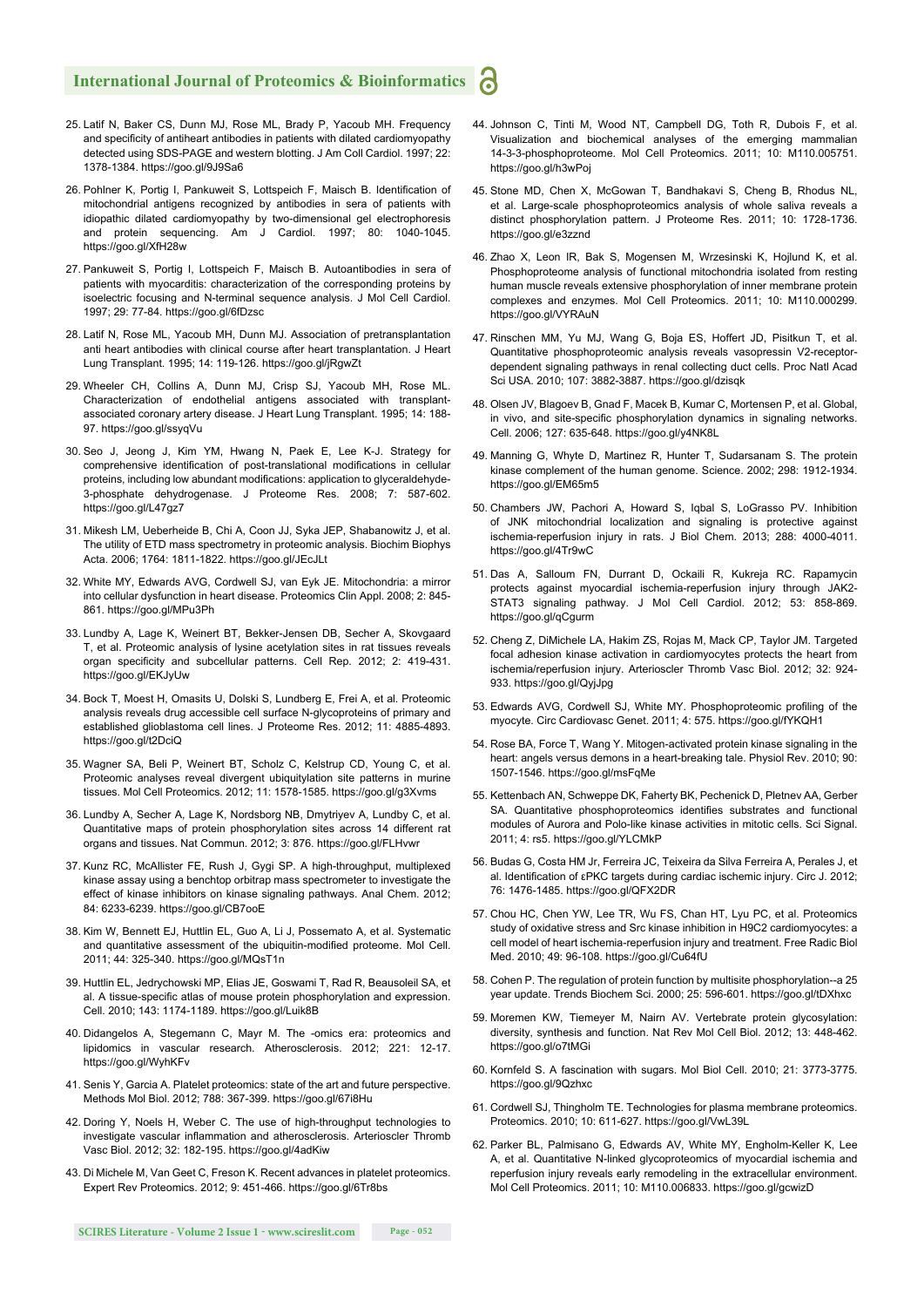- 63. Ufret Vincenty CA, Baro DJ, Lederer WJ, Rockman HA, Quinones LE, Santana LF. Role of sodium channel deglycosylation in the genesis of cardiac arrhythmias in heart failure. J Biol Chem. 2001; 276: 28197-28203. https://goo.gl/htWK4D
- 64. Splawski I, Timothy KW, Tateyama M, Clancy CE, Malhotra A, Beggs AH, et al. Variant of SCN5A sodium channel implicated in risk of cardiac arrhythmia. Science. 2002; 297: 1333-1336. https://goo.gl/Uek6Di
- 65. Lonnqvist L, Karttunen L, Rantamaki T, Kielty C, Raghunath M, Peltonen L. A point mutation creating an extra N-glycosylation site in fibrillin-1 results in neonatal Marfan syndrome. Genomics. 1996; 36: 468-475. https://goo.gl/9225gN
- 66. Lefeber DJ, de Brouwer AP, Morava E, Riemersma M, Schuurs-Hoeijmakers JH, Absmanner B, et al. Autosomal recessive dilated cardiomyopathy due to DOLK mutations results from abnormal dystroglycan O-mannosylation. PLoS Genet. 2011; 7: e1002427. https://goo.gl/dxRyQN
- 67. Hennet T. Diseases of glycosylation beyond classical congenital disorders of glycosylation. Biochim Biophys Acta. 2012; 1820: 1306-1317. https://goo.gl/DhjCLY
- 68. Larsen MR, Jensen SS, Jakobsen LA, Heegaard NHH. Exploring the sialiome using titanium dioxide chromatography and mass spectrometry. Mol Cell Proteomics. 2007; 6: 1778-1787. https://goo.gl/A3SWsM
- 69. McDonald CA, Yang JY, Marathe V, Yen T-Y, Macher BA. Combining results from lectin affinity chromatography and glycocapture approaches substantially improves the coverage of the glycoproteome. Mol Cell Proteomics. 2009; 8: 287-301. https://goo.gl/hKbe5n
- 70. Zhang H, Li X-J, Martin DB, Aebersold R. Identification and quantification of N-linked glycoproteins using hydrazide chemistry, stable isotope labeling and mass spectrometry. Nat Biotech. 2003; 21: 660-666. https://goo.gl/2iVj5y
- 71. Palmisano G, Lendal SE, Engholm-Keller K, Leth-Larsen R, Parker BL, Larsen MR. Selective enrichment of sialic acid-containing glycopeptides using titanium dioxide chromatography with analysis by HILIC and mass spectrometry. Nat Protoc. 2010; 5: 1974-1982. https://goo.gl/XihpQx
- 72. Jensen PH, Kolarich D, Packer NH. Mucin-type O-glycosylation-putting the pieces together. FEBS J. 2010; 277: 81-94. https://goo.gl/Bybhb6
- 73. Peng J, Jiang J, Wang W, Qi X, Sun XL, Wu Q. Glycosylation and processing of pro-B-type natriuretic peptide in cardiomyocytes. Biochem Biophys Res Commun. 2011; 411: 593-598. https://goo.gl/GMQMRt
- 74. Chandrasekhar KD, Lvov A, Terrenoire C, Gao GY, Kass RS, Kobertz WR. O-glycosylation of the cardiac I(Ks) complex. J Physiol. 2011; 589: 3721- 3730. https://goo.gl/m93sNg
- 75. Wang Z, Udeshi ND, Slawson C, Compton PD, Sakabe K, Cheung WD, et al. Extensive crosstalk between O-GlcNAcylation and phosphorylation regulates cytokinesis. Sci Signal. 2010; 3: 2. https://goo.gl/bE7Dez
- 76. Zachara NE, O'Donnell N, Cheung WD, Mercer JJ, Marth JD, Hart GW. Dynamic O-GlcNAc modification of nucleocytoplasmic proteins in response to stress. A survival response of mammalian cells. J Biol Chem. 2004; 279: 30133-30142. https://goo.gl/ism1wo
- 77. Zachara NE, Hart GW. Cell signaling, the essential role of O-GlcNAc! Biochim Biophys Acta. 2006; 1761: 599-617. https://goo.gl/nVYXoS
- 78. Marsh SA, Chatham JC. The paradoxical world of protein O-GlcNAcylation: a novel effector of cardiovascular (dys)function. Cardiovasc Res. 2011; 89: 487-488. https://goo.gl/mM9fxN
- 79. Liu J, Marchase RB, Chatham JC. Increased O-GlcNAc levels during reperfusion lead to improved functional recovery and reduced calpain proteolysis. Am J Physiol Heart Circ Physiol. 2007; 293: 1391-1399. https://goo.gl/VSfN3M
- 80. Fulop N, Zhang Z, Marchase RB, Chatham JC. Glucosamine cardioprotection in perfused rat hearts associated with increased O-linked N-acetylglucosamine protein modification and altered p38 activation. Am J Physiol Heart Circ Physiol. 2007; 292: 2227-2236. https://goo.gl/DhEvVN
- 81. Hart GW, Slawson C, Ramirez-Correa G, Lagerlof O. Cross talk between O-GlcNAcylation and phosphorylation: roles in signaling, transcription, and chronic disease. Annu Rev Biochem. 2011; 80: 825-858. https://goo.gl/4K6iBy
- 82. Ngoh GA, Watson LJ, Facundo HT, Jones SP. Augmented O-GlcNAc signaling attenuates oxidative stress and calcium overload in cardiomyocytes. Amino Acids. 2011; 40: 895-911. https://goo.gl/uniYng
- 83. Marsh SA, Dell'Italia LJ, Chatham JC. Activation of the hexosamine biosynthesis pathway and protein O-GlcNAcylation modulate hypertrophic and cell signaling pathways in cardiomyocytes from diabetic mice. Amino Acids. 2011; 40: 819-828. https://goo.gl/2r4gz8
- 84. Hu Y, Belke D, Suarez J, Swanson E, Clark R, Hoshijima M, et al. Adenovirusmediated overexpression of O-GlcNAcase improves contractile function in the diabetic heart. Circ Res. 2005; 96: 1006-1013. https://goo.gl/cT78i7
- 85. You L, Nie J, Sun WJ, Zheng ZQ, Yang XJ. Lysine acetylation: enzymes, bromodomains and links to different diseases. Essays Biochem. 2012; 52: 1-12. https://goo.gl/D6V6BY
- 86. Guan KL, Xiong Y. Regulation of intermediary metabolism by protein acetylation. Trends Biochem Sci. 2011; 36: 108-116. https://goo.gl/6RuvNk
- 87. Norris KL, Lee JY, Yao TP. Acetylation goes global: the emergence of acetylation biology. Sci Signal. 2009; 2: 76. https://goo.gl/BrtCND
- 88. Newman JC, He W, Verdin E. Mitochondrial protein acylation and intermediary metabolism: regulation by sirtuins and implications for metabolic disease. J Biol Chem. 2012; 287: 42436-42443. https://goo.gl/TQATcF
- 89. Sack MN. The role of SIRT3 in mitochondrial homeostasis and cardiac adaptation to hypertrophy and aging. J Mol Cell Cardiol. 2012; 52: 520-525. https://goo.gl/1VE5u5
- 90. Morris BJ. Seven sirtuins for seven deadly diseases of aging. Free Radic Biol Med. 2013. 56: 133-171. https://goo.gl/NLnPC7
- 91. Tanno M, Kuno A, Horio Y, Miura T. Emerging beneficial roles of sirtuins in heart failure. Basic Res Cardiol. 2012; 107, 273. https://goo.gl/btijjh
- 92. Kawashima T, Inuzuka Y, Okuda J, Kato T, Niizuma S, Tamaki Y. Constitutive SIRT1 overexpression impairs mitochondria and reduces cardiac function in mice. J Mol Cell Cardiol. 2011; 51: 1026-1036. https://goo.gl/xCD8XB
- 93. Nadtochiy SM, Yao H, McBurney MW, Gu W, Guarente L, Rahman I, et al. SIRT1-mediated acute cardioprotection. Am J Physiol Heart Circ Physiol. 2011; 301: 1506-1512. https://goo.gl/RCN3B9
- 94. Nadtochiy SM, Redman E, Rahman I, Brookes PS. Lysine deacetylation in ischaemic preconditioning: the role of SIRT1. Cardiovasc Res. 2011; 89: 643- 649. https://goo.gl/t4oMSn
- 95. Chong ZZ, Wang S, Shang YC, Maiese K. Targeting cardiovascular disease with novel SIRT1 pathways. Future Cardiol. 2012; 8: 89-100. https://goo.gl/3kRv9h